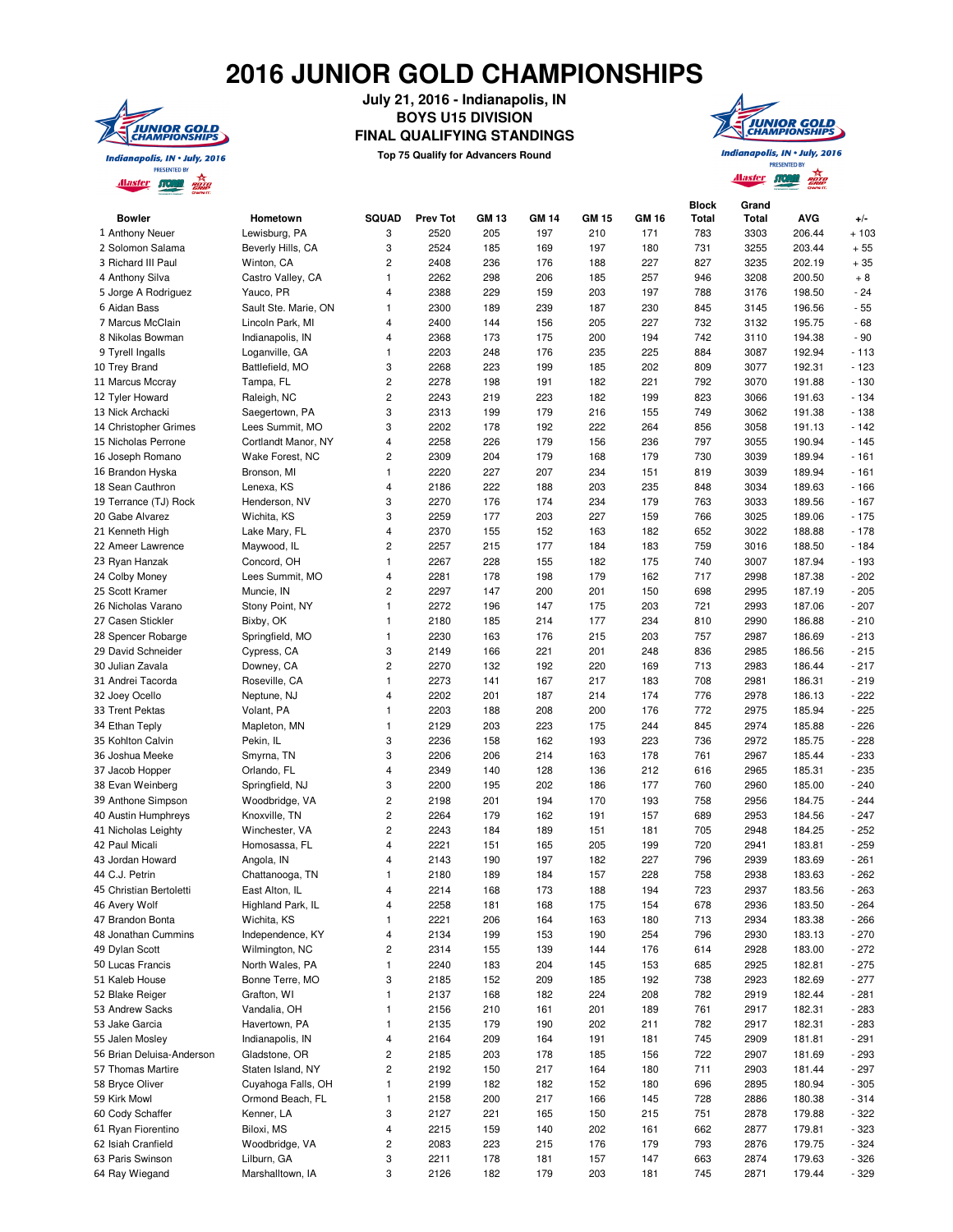| 64 Jarin Kurashige         | Mililani, HI                                                                 | 4                       | 2126 | 211 | 151 | 204 | 179 | 745 | 2871 | 179.44 | $-329$ |
|----------------------------|------------------------------------------------------------------------------|-------------------------|------|-----|-----|-----|-----|-----|------|--------|--------|
| 66 Emanuel Casillas        | Brooklyn, NY                                                                 | 3                       | 2136 | 159 | 179 | 193 | 201 | 732 | 2868 | 179.25 | $-332$ |
| 67 Eddie Ross              | Mays Landing, NJ                                                             | $\overline{\mathbf{c}}$ | 2243 | 188 | 120 | 122 | 194 | 624 | 2867 | 179.19 | $-333$ |
| 68 Xavier Bamford          | Rochester, NH                                                                | $\overline{c}$          | 2035 | 198 | 205 | 185 | 243 | 831 | 2866 | 179.13 | $-334$ |
|                            |                                                                              |                         |      |     |     |     |     |     |      |        |        |
| 69 Samuel Butler           | Texarkana, TX                                                                | $\overline{c}$          | 2268 | 142 | 174 | 145 | 134 | 595 | 2863 | 178.94 | $-337$ |
| 70 Garrett Meadows         | Springfield, VA                                                              | $\mathbf{1}$            | 2098 | 171 | 212 | 171 | 210 | 764 | 2862 | 178.88 | $-338$ |
| 71 Trace Cooper            | Seymour, IN                                                                  | $\mathbf{1}$            | 2126 | 177 | 159 | 196 | 202 | 734 | 2860 | 178.75 | $-340$ |
| 72 Zachary Keene           | Selma, NC                                                                    | $\overline{\mathbf{c}}$ | 2128 | 158 | 187 | 174 | 209 | 728 | 2856 | 178.50 | $-344$ |
| 73 Bradley Baybutt         | Keene, NH                                                                    | $\overline{c}$          | 2197 | 148 | 195 | 173 | 141 | 657 | 2854 | 178.38 | $-346$ |
| 73 Daniel Brown            | Crown Point, IN                                                              | $\mathbf{1}$            | 2078 | 204 | 181 | 165 | 226 | 776 | 2854 | 178.38 | $-346$ |
| 75 Tyler McLearen          | El Reno, OK                                                                  | 3                       | 2063 | 163 | 214 | 246 | 167 | 790 | 2853 | 178.31 | $-347$ |
|                            |                                                                              |                         |      |     |     |     |     |     |      |        |        |
|                            | The above qualify for the advancers round at 7:00 AM Friday at Woodland Bowl |                         |      |     |     |     |     |     |      |        |        |
| 76 Justin Aboud            | San Jose, CA                                                                 | 2                       | 2115 | 202 | 203 | 150 | 182 | 737 | 2852 | 178.25 | $-348$ |
| 77 Dominick Favata         | Niskayuna, NY                                                                | $\overline{c}$          | 2153 | 174 | 151 | 187 | 186 | 698 | 2851 | 178.19 | $-349$ |
| 78 Charlie Ball            | Mentor, OH                                                                   | $\mathbf{1}$            | 2216 | 166 | 148 | 162 | 156 | 632 | 2848 | 178.00 | $-352$ |
| 78 Daniel Lenk             | East Brunswick, NJ                                                           | $\mathbf{1}$            | 2132 | 159 | 193 | 216 | 148 | 716 | 2848 | 178.00 | $-352$ |
| 80 Patrick Phillips        | Roseboro, NC                                                                 | $\mathbf{1}$            | 2151 | 159 | 211 | 182 | 144 | 696 | 2847 | 177.94 | $-353$ |
| 81 Connor Brink            | Penfield, NY                                                                 | $\overline{\mathbf{c}}$ | 2196 | 155 | 137 | 147 | 209 | 648 | 2844 | 177.75 | $-356$ |
|                            |                                                                              |                         |      |     |     |     |     |     |      |        |        |
| 82 Cameron Crowe           | Orland Park, IL                                                              | $\mathbf{1}$            | 2114 | 177 | 205 | 176 | 171 | 729 | 2843 | 177.69 | $-357$ |
| 83 Dylan Goodnight         | Salisbury, NC                                                                | 4                       | 2144 | 169 | 183 | 185 | 160 | 697 | 2841 | 177.56 | $-359$ |
| 84 Payne Fakler            | Milwaukee, WI                                                                | 3                       | 2129 | 169 | 159 | 203 | 178 | 709 | 2838 | 177.38 | $-362$ |
| 85 Angelo Biondo           | Cuyahoga Falls, OH                                                           | $\mathbf{1}$            | 2157 | 163 | 150 | 174 | 192 | 679 | 2836 | 177.25 | $-364$ |
| 86 Korey Balbach           | Mankato, MN                                                                  | $\mathbf{1}$            | 2056 | 198 | 222 | 180 | 179 | 779 | 2835 | 177.19 | $-365$ |
| 87 Jamey Kragh             | Minot, ND                                                                    | $\mathbf{1}$            | 2126 | 188 | 189 | 181 | 146 | 704 | 2830 | 176.88 | $-370$ |
| 88 Marc Howard             | Red Lion, PA                                                                 | $\mathbf{1}$            | 2095 | 178 | 167 | 200 | 189 | 734 | 2829 | 176.81 | $-371$ |
| 89 Nicholas Fox            |                                                                              |                         |      |     |     |     |     |     |      |        |        |
|                            | Elmwood Park, IL                                                             | $\overline{4}$          | 2118 | 178 | 172 | 195 | 160 | 705 | 2823 | 176.44 | $-377$ |
| 90 Jalen Pass              | Winston Salem, NC                                                            | $\overline{c}$          | 2175 | 159 | 188 | 137 | 162 | 646 | 2821 | 176.31 | $-379$ |
| 91 Thomas Lettich          | Selden, NY                                                                   | $\overline{\mathbf{4}}$ | 2129 | 188 | 167 | 154 | 181 | 690 | 2819 | 176.19 | $-381$ |
| 92 Lucas Rattigan-Coe      | Winston Salem, NC                                                            | $\overline{c}$          | 2082 | 211 | 165 | 171 | 189 | 736 | 2818 | 176.13 | $-382$ |
| 93 Eric Wurmnest           | Heyworth, IL                                                                 | $\mathbf{1}$            | 2103 | 201 | 179 | 170 | 163 | 713 | 2816 | 176.00 | $-384$ |
| 94 Ambrose Shirk           | Fredericksburg, PA                                                           | $\mathbf{1}$            | 2059 | 200 | 180 | 189 | 185 | 754 | 2813 | 175.81 | $-387$ |
| 95 Cj Waterman             | Roseville, CA                                                                | 4                       | 2159 | 198 | 124 | 178 | 151 | 651 | 2810 | 175.63 | $-390$ |
|                            | Grand Forks, ND                                                              | $\overline{\mathbf{c}}$ |      |     |     | 152 | 161 | 649 | 2808 | 175.50 | $-392$ |
| 96 Dylan Galle             |                                                                              |                         | 2159 | 191 | 145 |     |     |     |      |        |        |
| 96 Brandon Cruz            | Tampa, FL                                                                    | 3                       | 2127 | 169 | 199 | 140 | 173 | 681 | 2808 | 175.50 | $-392$ |
| 98 Nicholas Greco          | Fair Lawn, NJ                                                                | $\overline{\mathbf{c}}$ | 2088 | 214 | 179 | 170 | 156 | 719 | 2807 | 175.44 | - 393  |
| 99 Michael Hart            | Warrensburg, MO                                                              | $\mathbf{1}$            | 2117 | 157 | 157 | 192 | 183 | 689 | 2806 | 175.38 | $-394$ |
| 99 Dakwan Tyler            | Lanham, MD                                                                   | 3                       | 2052 | 191 | 169 | 212 | 182 | 754 | 2806 | 175.38 | $-394$ |
| 101 Alex Nolan             | Mokena, IL                                                                   | $\mathbf{1}$            | 2053 | 175 | 168 | 200 | 208 | 751 | 2804 | 175.25 | $-396$ |
| 101 Donovan Vincent        | Murfreesboro, TN                                                             | $\overline{\mathbf{c}}$ | 2030 | 209 | 174 | 170 | 221 | 774 | 2804 | 175.25 | $-396$ |
| 103 Brandon Collins        | Wichita, KS                                                                  | 3                       | 2084 | 213 | 191 | 141 | 174 | 719 | 2803 | 175.19 | $-397$ |
|                            |                                                                              |                         |      |     |     |     |     |     |      |        |        |
| 104 Anthony Daniels        | Fort Belvoir, VA                                                             | $\mathbf{1}$            | 2092 | 153 | 185 | 175 | 196 | 709 | 2801 | 175.06 | - 399  |
| 104 Carter Lukas           | Waukesha, WI                                                                 | 3                       | 2017 | 246 | 168 | 181 | 189 | 784 | 2801 | 175.06 | - 399  |
| 106 Marshall Whitehead III | Lorain, OH                                                                   | 4                       | 2075 | 184 | 211 | 138 | 192 | 725 | 2800 | 175.00 | $-400$ |
| 107 Logan Fossum           | Milton, GA                                                                   | $\overline{c}$          | 2079 | 179 | 208 | 154 | 179 | 720 | 2799 | 174.94 | $-401$ |
| 108 Cole Anderson          | Hopkins, MN                                                                  | $\mathbf{1}$            | 2063 | 213 | 185 | 163 | 174 | 735 | 2798 | 174.88 | $-402$ |
| 109 William Clark          | Montgomery, IL                                                               | $\overline{c}$          | 2105 | 178 | 190 | 168 | 156 | 692 | 2797 | 174.81 | $-403$ |
| 110 Aidan D'Souza          | West Lawn, PA                                                                | 3                       | 2084 | 191 | 147 | 192 | 179 | 709 | 2793 | 174.56 | $-407$ |
|                            |                                                                              |                         |      |     |     |     |     |     |      |        |        |
| 111 Julian Salinas         | Richmond, TX                                                                 | 4                       | 2151 | 147 | 197 | 181 | 113 | 638 | 2789 | 174.31 | $-411$ |
| 111 Noah Axinn             | Coram, NY                                                                    | 4                       | 2122 | 161 | 170 | 173 | 163 | 667 | 2789 | 174.31 | $-411$ |
| 113 Joshua Wilson          | Millbrook, AL                                                                | 4                       | 2108 | 177 | 166 | 171 | 164 | 678 | 2786 | 174.13 | $-414$ |
| 113 Benjamin Giacobbi      | Old Hickory, TN                                                              | 3                       | 2024 | 150 | 203 | 190 | 219 | 762 | 2786 | 174.13 | $-414$ |
| 115 Myliq Davis            | Huntsville, AL                                                               | 3                       | 2154 | 124 | 160 | 176 | 166 | 626 | 2780 | 173.75 | $-420$ |
| 116 Nicholas Slagter       | Jenison, MI                                                                  | 3                       | 2044 | 161 | 193 | 168 | 210 | 732 | 2776 | 173.50 | $-424$ |
| 117 Conner Jones           | Chatham, IL                                                                  | $\mathbf{1}$            | 2077 | 156 | 202 | 201 | 139 | 698 | 2775 | 173.44 | $-425$ |
| 118 Amir Green             | Garner, NC                                                                   | $\overline{\mathbf{c}}$ | 2095 | 121 | 205 | 164 | 189 | 679 | 2774 | 173.38 |        |
|                            |                                                                              |                         |      |     |     |     |     |     |      |        | - 426  |
| 118 Jacob Amos             | Columbia, IL                                                                 | 4                       | 2057 | 163 | 209 | 187 | 158 | 717 | 2774 | 173.38 | $-426$ |
| 120 Wayne Zapotoczny       | Weirton, WV                                                                  | 4                       | 2108 | 176 | 161 | 158 | 168 | 663 | 2771 | 173.19 | $-429$ |
| 120 Jacob Motas            | Santa Clara, CA                                                              | 3                       | 2071 | 179 | 135 | 192 | 194 | 700 | 2771 | 173.19 | $-429$ |
| 120 John (Duke) Crouch     | Pinellas Park, FL                                                            | $\mathbf{1}$            | 2064 | 159 | 198 | 137 | 213 | 707 | 2771 | 173.19 | $-429$ |
| 123 Spencer Eddy           | Naples, FL                                                                   | 3                       | 2074 | 181 | 177 | 194 | 144 | 696 | 2770 | 173.13 | $-430$ |
| 124 Theron Mitchell        | Chicago Heights, IL                                                          | 3                       | 2143 | 178 | 136 | 163 | 147 | 624 | 2767 | 172.94 | $-433$ |
| 124 Jake Brett             | Kapolei, HI                                                                  | 3                       | 2093 | 195 | 165 | 145 | 169 | 674 | 2767 | 172.94 | $-433$ |
|                            |                                                                              |                         |      |     |     |     |     |     |      |        |        |
| 126 Anthony Mathis         | Cherry Hill, NJ                                                              | $\mathbf{1}$            | 2116 | 188 | 143 | 163 | 153 | 647 | 2763 | 172.69 | $-437$ |
| 126 Charles Bostic         | Mableton, GA                                                                 | $\sqrt{2}$              | 2096 | 160 | 158 | 167 | 182 | 667 | 2763 | 172.69 | $-437$ |
| 128 Joshua Zilk            | Virginia Beach, VA                                                           | $\overline{\mathbf{c}}$ | 2064 | 179 | 154 | 145 | 218 | 696 | 2760 | 172.50 | $-440$ |
| 129 Caleb Baker            | Wake Forest, NC                                                              | $\overline{\mathbf{c}}$ | 2150 | 115 | 140 | 140 | 213 | 608 | 2758 | 172.38 | $-442$ |
| 129 Travis Knowlton        | Dade City, FL                                                                | 3                       | 2044 | 215 | 121 | 211 | 167 | 714 | 2758 | 172.38 | $-442$ |
| 131 Justin Jenkins         | Chesapeake, VA                                                               | $\mathbf 2$             | 2137 | 144 | 189 | 129 | 156 | 618 | 2755 | 172.19 | $-445$ |
| 131 Maurice Wynn           | Bettendorf, IA                                                               | 3                       | 1932 | 221 | 210 | 215 | 177 | 823 | 2755 | 172.19 | $-445$ |
|                            |                                                                              |                         |      |     |     |     |     |     |      |        |        |
| 133 John Mehlum Jr         | Vallejo, CA                                                                  | 3                       | 2060 | 200 | 150 | 170 | 174 | 694 | 2754 | 172.13 | - 446  |
| 134 Landan Kuenning        | Ormond Beach, FL                                                             | $\overline{c}$          | 2123 | 146 | 138 | 200 | 146 | 630 | 2753 | 172.06 | $-447$ |
| 135 Isaac Erickson         | Lititz, PA                                                                   | 4                       | 2078 | 175 | 142 | 146 | 209 | 672 | 2750 | 171.88 | $-450$ |
| 135 Nathan McGeorge        | Cincinnati, OH                                                               | 3                       | 2044 | 164 | 165 | 198 | 179 | 706 | 2750 | 171.88 | $-450$ |
| 137 Andrew Malozzi         | Bethlehem, PA                                                                | 4                       | 2210 | 127 | 148 | 143 | 120 | 538 | 2748 | 171.75 | $-452$ |
| 137 Calvin Kruschke        | Little Falls, MN                                                             | 3                       | 2031 | 137 | 170 | 223 | 187 | 717 | 2748 | 171.75 | $-452$ |
|                            |                                                                              |                         |      |     |     |     |     |     |      |        |        |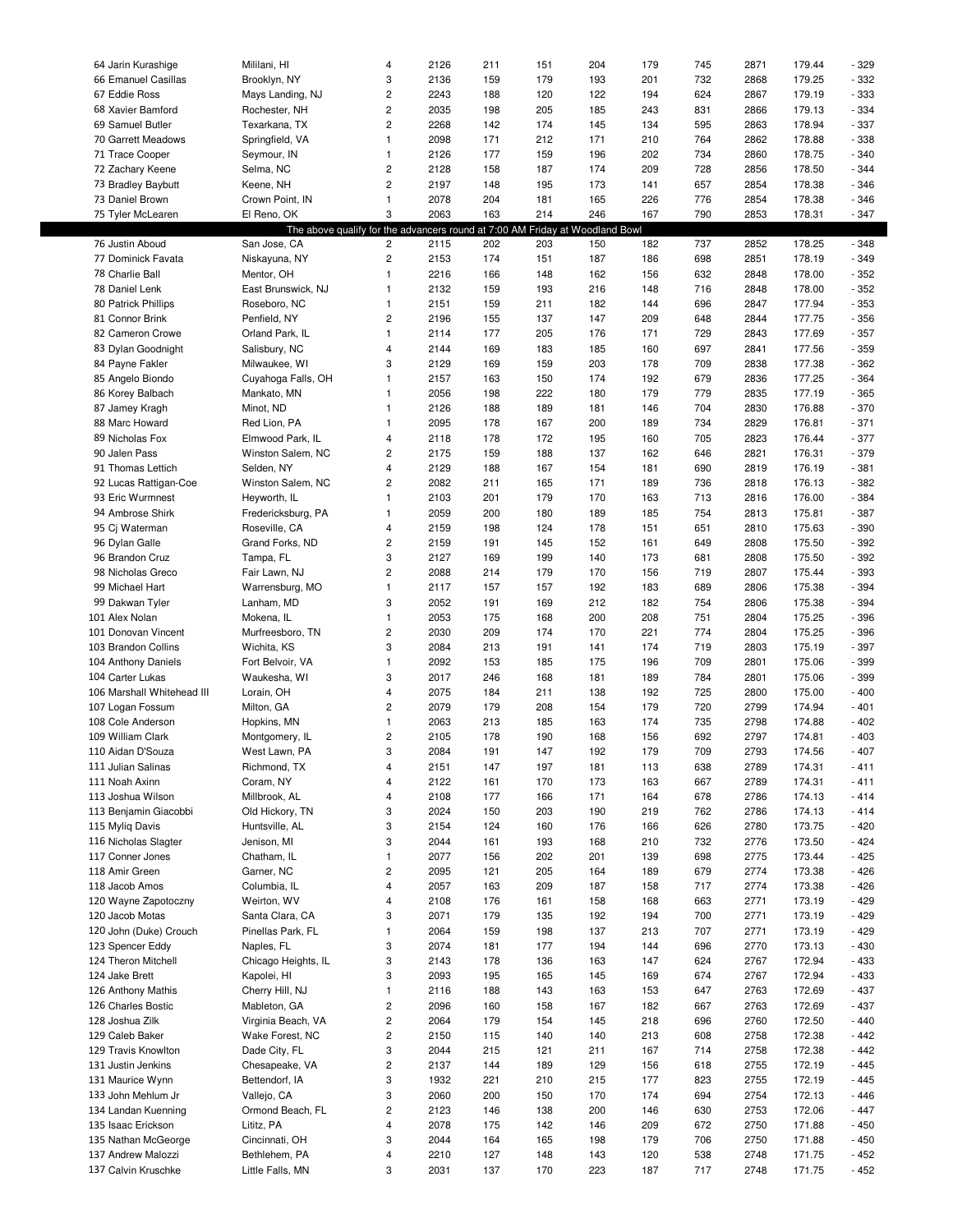| 139 Michael O'Malley     | New City, NY         | 4                       | 2040 | 177 | 189 | 167 | 174 | 707 | 2747 | 171.69 | $-453$ |
|--------------------------|----------------------|-------------------------|------|-----|-----|-----|-----|-----|------|--------|--------|
| 140 Michael Rohr         | Seminole, FL         | $\mathbf{1}$            | 2019 | 185 | 203 | 184 | 154 | 726 | 2745 | 171.56 | $-455$ |
| 140 Tyler Jho            | Suwanee, GA          | 2                       | 2018 | 180 | 182 | 196 | 169 | 727 | 2745 | 171.56 | $-455$ |
| 142 Conner Lackey        | Jackson, MI          | $\mathbf{1}$            | 1985 | 199 | 156 | 200 | 204 | 759 | 2744 | 171.50 | $-456$ |
|                          |                      |                         |      |     |     |     |     |     |      |        |        |
| 143 Quincy Johnson       | Upper Marlboro, MD   | 3                       | 2017 | 192 | 179 | 202 | 153 | 726 | 2743 | 171.44 | $-457$ |
| 144 Seth Harris          | Columbia, IL         | $\mathbf{1}$            | 2047 | 164 | 192 | 150 | 189 | 695 | 2742 | 171.38 | $-458$ |
| 145 Clinton Lyons        | Park Forest, IL      | 3                       | 2098 | 174 | 162 | 127 | 179 | 642 | 2740 | 171.25 | $-460$ |
| 145 Alberto Bernal       | Calexico, CA         | 2                       | 2035 | 174 | 206 | 189 | 136 | 705 | 2740 | 171.25 | $-460$ |
|                          |                      |                         |      |     |     |     |     |     |      |        |        |
| 147 Brian Fink           | New Port Richey, FL  | 2                       | 2038 | 179 | 173 | 143 | 206 | 701 | 2739 | 171.19 | $-461$ |
| 148 Riley Porter         | Muncie, IN           | 4                       | 2029 | 182 | 172 | 232 | 122 | 708 | 2737 | 171.06 | $-463$ |
| 149 Braden Fowler        | Bowling Green, KY    | $\mathbf{1}$            | 2089 | 137 | 181 | 143 | 185 | 646 | 2735 | 170.94 | $-465$ |
| 150 Eldon Dunbar         | Milford, MA          | 2                       | 2026 | 151 | 205 | 179 | 172 | 707 | 2733 | 170.81 | $-467$ |
|                          |                      |                         |      |     |     |     |     |     |      |        |        |
| 150 Tommy Chamberlain    | Sloatsburg, NY       | $\mathbf{1}$            | 1961 | 204 | 158 | 227 | 183 | 772 | 2733 | 170.81 | $-467$ |
| 152 Shane Litchfield     | East Bridgewater, MA | 3                       | 2017 | 180 | 156 | 183 | 196 | 715 | 2732 | 170.75 | $-468$ |
| 152 Evan Decker          | Beaver Dam, KY       | 1                       | 1995 | 209 | 130 | 224 | 174 | 737 | 2732 | 170.75 | $-468$ |
| 154 Justin Bohn          | Jackson, NJ          | $\mathbf{1}$            | 2072 | 180 | 121 | 201 | 157 | 659 | 2731 | 170.69 | $-469$ |
|                          |                      |                         |      |     |     |     |     |     |      |        |        |
| 155 Caleb Andrews        | Las Vegas, NV        | 4                       | 2064 | 178 | 149 | 163 | 176 | 666 | 2730 | 170.63 | $-470$ |
| 156 Brandon Lacy         | Fairview Heights, IL | 2                       | 2066 | 134 | 154 | 176 | 197 | 661 | 2727 | 170.44 | $-473$ |
| 157 Korey Reichard       | Jackson, MI          | 4                       | 2082 | 176 | 132 | 149 | 187 | 644 | 2726 | 170.38 | $-474$ |
| 158 Riley Anfinson       | Le Sueur, MN         | 1                       | 2045 | 136 | 166 | 184 | 192 | 678 | 2723 | 170.19 | $-477$ |
|                          |                      |                         |      |     |     |     |     |     |      |        |        |
| 158 Lawrence Bianco      | Brooklyn, NY         | 3                       | 2008 | 172 | 216 | 162 | 165 | 715 | 2723 | 170.19 | $-477$ |
| 160 Patrick Chan         | Mooresville, NC      | 1                       | 2031 | 188 | 179 | 143 | 181 | 691 | 2722 | 170.13 | $-478$ |
| 160 Alex Wiles           | Bloomington, IN      | 3                       | 2028 | 189 | 190 | 163 | 152 | 694 | 2722 | 170.13 | $-478$ |
| 162 Jonathan Hall        | Canton, MI           | 4                       | 2027 | 166 | 200 | 194 | 133 | 693 | 2720 | 170.00 | $-480$ |
|                          |                      |                         |      |     |     |     |     |     |      |        |        |
| 163 Mikey Bushu          | Huntersville, NC     | 1                       | 2084 | 190 | 164 | 145 | 136 | 635 | 2719 | 169.94 | $-481$ |
| 164 Matthew Dunnum       | La Crosse, WI        | $\mathbf{1}$            | 2045 | 177 | 172 | 171 | 152 | 672 | 2717 | 169.81 | $-483$ |
| 165 Peyton Montgomery    | Wichita, KS          | $\mathbf{1}$            | 2012 | 154 | 162 | 205 | 183 | 704 | 2716 | 169.75 | $-484$ |
| 166 Dylan Sager          | San Jose, CA         | 1                       | 2003 | 177 | 168 | 162 | 205 | 712 | 2715 | 169.69 | $-485$ |
|                          |                      |                         |      |     |     |     |     |     |      |        |        |
| 167 Korey Deck           | New Castle, IN       | $\mathbf{1}$            | 2075 | 156 | 139 | 176 | 168 | 639 | 2714 | 169.63 | $-486$ |
| 167 Dakota Dudley        | Houston, TX          | 4                       | 2003 | 177 | 192 | 142 | 200 | 711 | 2714 | 169.63 | $-486$ |
| 169 Nolan Blessing       | Cincinnati, OH       | $\mathbf{1}$            | 2141 | 133 | 133 | 171 | 134 | 571 | 2712 | 169.50 | $-488$ |
| 170 Tristan Butler       | Fort Wayne, IN       | 3                       | 2117 | 125 | 205 | 123 | 140 | 593 | 2710 | 169.38 | $-490$ |
| 170 David Winters        | Livonia, MI          | 4                       | 2039 | 199 | 156 | 138 | 178 | 671 | 2710 | 169.38 | $-490$ |
| 172 Luca Connor          | Madison, AL          | 4                       | 2100 | 153 | 179 | 140 | 137 | 609 | 2709 | 169.31 | $-491$ |
|                          |                      |                         |      |     |     |     |     |     |      |        |        |
| 172 Trey Friedeck        | San Antonio, TX      | 3                       | 2057 | 185 | 154 | 168 | 145 | 652 | 2709 | 169.31 | $-491$ |
| 172 Christopher Hoover   | Monroe, NC           | 3                       | 1999 | 194 | 212 | 166 | 138 | 710 | 2709 | 169.31 | $-491$ |
| 172 Matthew Magennis     | Fort Mill, SC        | 1                       | 1992 | 246 | 190 | 154 | 127 | 717 | 2709 | 169.31 | $-491$ |
| 176 Bradley Carr         | Rochester, NY        | 4                       | 2090 | 150 | 179 | 149 | 140 | 618 | 2708 | 169.25 | $-492$ |
| 177 RJ Hooper            | Enid, OK             | $\overline{c}$          | 1972 | 171 | 212 | 175 | 175 | 733 | 2705 | 169.06 | $-495$ |
|                          |                      |                         |      |     |     |     |     |     |      |        |        |
| 178 Austin Est           | Sun Prairie, WI      | 4                       | 2119 | 129 | 156 | 121 | 179 | 585 | 2704 | 169.00 | $-496$ |
| 179 Jacob Portem         | Bedford Hills, NY    | 4                       | 1974 | 204 | 125 | 199 | 195 | 723 | 2697 | 168.56 | $-503$ |
| 179 Brady Kaufmann       | Aurora, CO           | 3                       | 1857 | 213 | 213 | 179 | 235 | 840 | 2697 | 168.56 | $-503$ |
| 181 Samuel Freeman       | Danville, IN         | 3                       | 1969 | 157 | 170 | 199 | 201 | 727 | 2696 | 168.50 | $-504$ |
| 182 Jervon Webster       | Dale City, VA        | $\mathbf{1}$            | 2106 | 119 | 148 | 145 | 177 | 589 | 2695 | 168.44 | $-505$ |
|                          |                      |                         |      |     |     |     |     |     |      |        |        |
| 182 Kevin Brown          | Clemmons, NC         | 2                       | 2061 | 174 | 149 | 201 | 110 | 634 | 2695 | 168.44 | $-505$ |
| 184 Christopher Albanese | Griffith, IN         | $\overline{c}$          | 2122 | 122 | 145 | 162 | 143 | 572 | 2694 | 168.38 | $-506$ |
| 184 Mason Eddy           | Saginaw, MI          | $\mathbf{1}$            | 2047 | 133 | 135 | 187 | 192 | 647 | 2694 | 168.38 | $-506$ |
| 186 Joshua Hallman       | Mooresville, NC      | $\mathbf 2$             | 1975 | 207 | 133 | 135 | 243 | 718 | 2693 | 168.31 | $-507$ |
| 187 Cody Larson          | Coon Rapids, MN      | $\mathbf{1}$            | 1996 | 177 | 160 | 158 | 201 | 696 | 2692 | 168.25 | $-508$ |
|                          |                      |                         |      |     |     |     |     |     |      |        |        |
| 187 James Ruoff          | Battle Creek, MI     | $\mathbf{1}$            | 1995 | 183 | 174 | 144 | 196 | 697 | 2692 | 168.25 | $-508$ |
| 189 Rosalio Matute       | Bradenton, FL        | 3                       | 1899 | 158 | 218 | 222 | 194 | 792 | 2691 | 168.19 | $-509$ |
| 190 Oscar Troost         | Porter, TX           | 1                       | 2076 | 108 | 189 | 149 | 167 | 613 | 2689 | 168.06 | $-511$ |
| 190 Nick Lewicki         | Palatine, IL         | 4                       | 2062 | 137 | 141 | 186 | 163 | 627 | 2689 | 168.06 | $-511$ |
| 192 Matthew Meidlein     | Apo, AE              | 3                       |      | 149 |     | 153 |     | 619 |      | 167.88 | $-514$ |
|                          |                      |                         | 2067 |     | 147 |     | 170 |     | 2686 |        |        |
| 192 Zander Koppenhaver   | Bradford, PA         | $\mathbf{1}$            | 2049 | 163 | 152 | 158 | 164 | 637 | 2686 | 167.88 | $-514$ |
| 194 Nathan Ward          | Griffith, IN         | 2                       | 2054 | 179 | 187 | 136 | 129 | 631 | 2685 | 167.81 | $-515$ |
| 194 Steven Zlotopolski   | Wentzville, MO       | $\mathbf{1}$            | 1950 | 179 | 181 | 222 | 153 | 735 | 2685 | 167.81 | $-515$ |
| 196 Chase Eskridge       | Columbia, SC         | 1                       | 2051 | 163 | 176 | 134 | 160 | 633 | 2684 | 167.75 | $-516$ |
| 196 Anthony Strickland   | Niceville, FL        | 4                       |      |     |     |     |     |     |      |        |        |
|                          |                      |                         | 1937 | 208 | 165 | 185 | 189 | 747 | 2684 | 167.75 | $-516$ |
| 198 Nathan Smith         | Noblesville, IN      | 4                       | 2042 | 160 | 175 | 151 | 155 | 641 | 2683 | 167.69 | $-517$ |
| 199 Killian Kilpatrick   | Erie, PA             | $\mathbf{1}$            | 2001 | 188 | 190 | 165 | 135 | 678 | 2679 | 167.44 | $-521$ |
| 200 Dayton Edwards       | Houston, TX          | 2                       | 2026 | 133 | 161 | 161 | 197 | 652 | 2678 | 167.38 | $-522$ |
| 201 ZyaVonta Blackburn   | Sparta, WI           | $\mathbf{1}$            | 2019 | 187 | 156 | 135 | 180 | 658 | 2677 | 167.31 | $-523$ |
| 202 Mycah Caudle         | Starr, SC            | $\mathbf{1}$            | 2091 | 119 | 152 | 140 | 173 | 584 | 2675 | 167.19 | $-525$ |
|                          |                      |                         |      |     |     |     |     |     |      |        |        |
| 203 Tanner Vogel         | Kissimmee, FL        | 2                       | 2064 | 136 | 186 | 165 | 123 | 610 | 2674 | 167.13 | $-526$ |
| 204 Logan Mathis         | Gainesville, GA      | $\overline{c}$          | 2031 | 183 | 133 | 191 | 133 | 640 | 2671 | 166.94 | $-529$ |
| 205 Renzo Mendez         | Lincoln, NE          | 4                       | 1931 | 168 | 180 | 177 | 214 | 739 | 2670 | 166.88 | $-530$ |
| 206 Ashton Wardrup       | Santa Fe, TX         | 2                       | 2036 | 162 | 151 | 184 | 133 | 630 | 2666 | 166.63 | $-534$ |
| 207 Daniel Burzynski     | Carencro, LA         | $\mathbf{1}$            | 1996 | 141 | 153 | 187 | 188 | 669 | 2665 | 166.56 | $-535$ |
| 207 Andrew Chan          | Downey, CA           | 3                       | 1989 | 181 | 189 | 168 | 138 | 676 | 2665 | 166.56 | $-535$ |
|                          |                      |                         |      |     |     |     |     |     |      |        |        |
| 209 Jordan Peacock       | O'Fallon, IL         | 4                       | 1953 | 204 | 218 | 176 | 110 | 708 | 2661 | 166.31 | $-539$ |
| 210 Mason Sterkel        | Lawton, OK           | 2                       | 2069 | 149 | 127 | 168 | 147 | 591 | 2660 | 166.25 | $-540$ |
| 211 Devyn Wafford        | Nicholasville, KY    | $\overline{\mathbf{c}}$ | 2064 | 166 | 100 | 189 | 140 | 595 | 2659 | 166.19 | $-541$ |
| 212 Harris Mirza         | Astoria, NY          | 4                       | 2021 | 179 | 150 | 149 | 159 | 637 | 2658 | 166.13 | $-542$ |
| 213 Tony Lundy           | Chicago, IL          | 1                       | 2017 | 162 | 157 | 143 | 178 | 640 | 2657 | 166.06 | $-543$ |
|                          |                      |                         |      |     |     |     |     |     |      |        |        |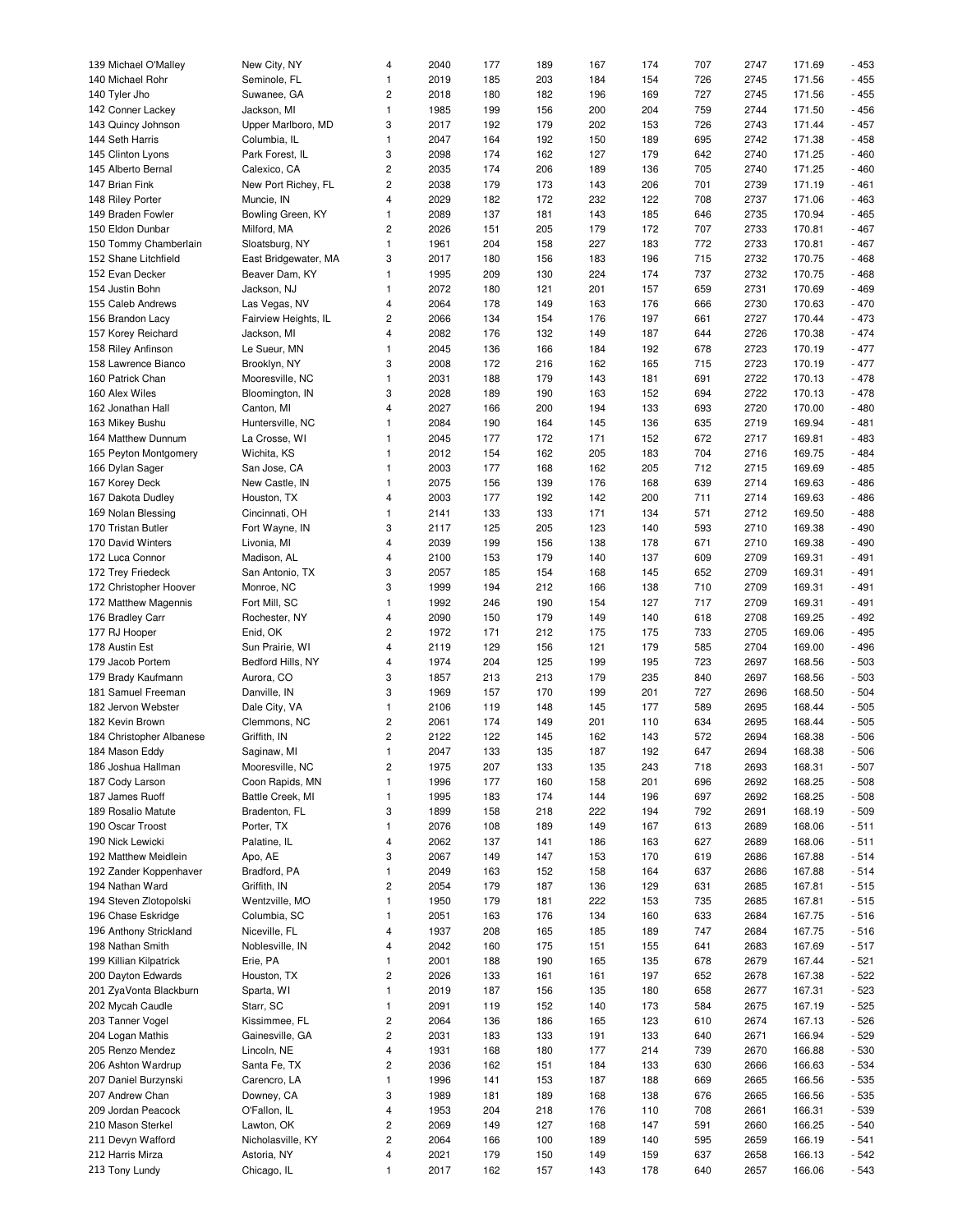| 213 Abery Thomas                       | Sterling Heights, MI  | 3                       | 2003 | 133 | 178 | 181 | 162 | 654 | 2657 | 166.06 | $-543$ |
|----------------------------------------|-----------------------|-------------------------|------|-----|-----|-----|-----|-----|------|--------|--------|
| 215 Erik Snell                         | Mount Prospect, IL    | 2                       | 2040 | 149 | 174 | 162 | 130 | 615 | 2655 | 165.94 | $-545$ |
| 216 Ryan Komm                          | O Fallon, IL          | 3                       | 2055 | 130 | 156 | 156 | 157 | 599 | 2654 | 165.88 | $-546$ |
| 216 Austin Reynolds                    | Enterprise, AL        | $\mathbf{1}$            | 2040 | 126 | 169 | 155 | 164 | 614 | 2654 | 165.88 | $-546$ |
| 216 Braden Walters                     | Danville, IL          | $\mathbf{1}$            | 1986 | 188 | 173 | 146 | 161 | 668 | 2654 | 165.88 | $-546$ |
| 219 Devon Richardson                   | Westerville, OH       | 2                       | 1989 | 172 | 214 | 130 | 147 | 663 | 2652 | 165.75 | $-548$ |
|                                        |                       |                         |      |     |     |     |     |     |      |        |        |
| 219 Kaden McDow                        | Fulton, MO            | 3                       | 1959 | 168 | 177 | 173 | 175 | 693 | 2652 | 165.75 | $-548$ |
| 221 Mark Friedman                      | Galloway, NJ          | 4                       | 1998 | 171 | 169 | 146 | 167 | 653 | 2651 | 165.69 | $-549$ |
| 222 Nathan Stinemates                  | Fremont, NE           | 3                       | 2040 | 127 | 148 | 193 | 140 | 608 | 2648 | 165.50 | $-552$ |
| 222 Nicholas Jackson                   | Selma, IN             | 3                       | 1936 | 171 | 177 | 203 | 161 | 712 | 2648 | 165.50 | $-552$ |
| 224 Thomas Trecha                      | Owosso, MI            | 4                       | 1990 | 179 | 118 | 161 | 199 | 657 | 2647 | 165.44 | $-553$ |
| 225 Billy Schroeder                    | Lake Zurich, IL       | 3                       | 1924 | 201 | 187 | 164 | 169 | 721 | 2645 | 165.31 | $-555$ |
| 226 Jordan Pelant                      | Waterville, MN        | $\mathbf{1}$            | 1984 | 155 | 155 | 145 | 204 | 659 | 2643 | 165.19 | $-557$ |
|                                        |                       |                         |      |     |     |     |     |     |      |        |        |
| 226 Braydon Shafer                     | Richmond, IN          | $\overline{\mathbf{c}}$ | 1966 | 139 | 148 | 219 | 171 | 677 | 2643 | 165.19 | $-557$ |
| 228 Dawson Stewart                     | Bethlehem, GA         | 2                       | 2058 | 155 | 115 | 144 | 170 | 584 | 2642 | 165.13 | $-558$ |
| 228 Garrett LaPlount                   | Owatonna, MN          | $\mathbf{1}$            | 1795 | 197 | 212 | 202 | 236 | 847 | 2642 | 165.13 | $-558$ |
| 230 Silas Limes                        | Wichita, KS           | 3                       | 1944 | 161 | 161 | 214 | 160 | 696 | 2640 | 165.00 | $-560$ |
| 231 Zackary Mandeville                 | Lakewood, CO          | 3                       | 1937 | 165 | 143 | 201 | 193 | 702 | 2639 | 164.94 | $-561$ |
| 232 Gannon Takayesu                    | Flower Mound, TX      | $\overline{\mathbf{c}}$ | 2069 | 137 | 151 | 128 | 153 | 569 | 2638 | 164.88 | $-562$ |
| 232 Riley Celmer                       | Blandon, PA           | 3                       | 1950 | 156 | 188 | 143 | 201 | 688 | 2638 | 164.88 | $-562$ |
|                                        |                       | 3                       |      |     |     | 136 |     | 631 |      |        |        |
| 234 Tyler Grafton                      | Columbia, IL          |                         | 2006 | 160 | 197 |     | 138 |     | 2637 | 164.81 | $-563$ |
| 235 Ian Denaro                         | Fairport, NY          | 2                       | 2025 | 111 | 163 | 151 | 186 | 611 | 2636 | 164.75 | $-564$ |
| 235 Ryan Taylor                        | Trenton, NJ           | 2                       | 2017 | 139 | 165 | 174 | 141 | 619 | 2636 | 164.75 | $-564$ |
| 235 Joshua Woolley                     | Sault Ste. Marie, ON  | $\overline{\mathbf{c}}$ | 1941 | 178 | 192 | 182 | 143 | 695 | 2636 | 164.75 | $-564$ |
| 238 Connor Schlueter                   | Fremont, NE           | 2                       | 1992 | 138 | 176 | 177 | 151 | 642 | 2634 | 164.63 | $-566$ |
| 238 Matthew Chapman                    | Cornelius, NC         | $\mathbf{1}$            | 1955 | 153 | 190 | 146 | 190 | 679 | 2634 | 164.63 | $-566$ |
| 240 Matthew Ward                       | Clayton, DE           | 4                       | 2032 | 165 | 165 | 139 | 132 | 601 | 2633 | 164.56 | $-567$ |
|                                        |                       | 4                       | 1948 |     | 193 | 212 | 140 | 685 | 2633 | 164.56 | $-567$ |
| 240 Jack Mikalauskas                   | Bonita Springs, FL    |                         |      | 140 |     |     |     |     |      |        |        |
| 242 Aidan Hudson                       | Mckinney, TX          | 2                       | 2023 | 175 | 175 | 117 | 142 | 609 | 2632 | 164.50 | $-568$ |
| 243 Thomas McLaughlin                  | Jacksonville, FL      | 4                       | 1940 | 210 | 150 | 163 | 168 | 691 | 2631 | 164.44 | $-569$ |
| 244 Michael Derobertis                 | Hopewell Junction, NY | 4                       | 2005 | 177 | 129 | 155 | 162 | 623 | 2628 | 164.25 | $-572$ |
| 245 Tony Lutz                          | Lititz, PA            | 4                       | 1989 | 155 | 127 | 188 | 168 | 638 | 2627 | 164.19 | $-573$ |
| 246 Jacob White                        | Brighton, CO          | 4                       | 1968 | 156 | 131 | 177 | 193 | 657 | 2625 | 164.06 | $-575$ |
| 247 Zakarey Geer                       | Madison Heights, MI   | 3                       | 1959 | 135 | 171 | 150 | 209 | 665 | 2624 | 164.00 | $-576$ |
| 248 Brett Mancini                      | Seekonk, MA           | 4                       | 2071 | 129 | 130 | 160 | 133 | 552 | 2623 | 163.94 | $-577$ |
|                                        |                       |                         |      |     |     |     |     |     |      |        |        |
| 249 Cody Stevens                       | Miami, FL             | $\mathbf{1}$            | 1982 | 190 | 151 | 168 | 131 | 640 | 2622 | 163.88 | $-578$ |
| 249 Dustin Doss                        | Fort Wayne, IN        | 3                       | 1898 | 210 | 183 | 172 | 159 | 724 | 2622 | 163.88 | $-578$ |
| 251 Nolan Bianchi                      | Lakeville, MN         | 3                       | 1982 | 159 | 161 | 200 | 119 | 639 | 2621 | 163.81 | $-579$ |
| 252 Nate Purches                       | Marlboro, MA          | 2                       | 2112 | 124 | 121 | 141 | 121 | 507 | 2619 | 163.69 | $-581$ |
| 252 Eden Laurel                        | Hephzibah, GA         | 2                       | 1982 | 178 | 162 | 156 | 141 | 637 | 2619 | 163.69 | $-581$ |
| 254 Cameron LaPlant                    | Edison, NJ            | $\overline{c}$          | 2061 | 155 | 143 | 130 | 126 | 554 | 2615 | 163.44 | $-585$ |
| 255 Daniel Hudson                      | Hernshaw, WV          | 3                       | 1920 | 189 | 183 | 192 | 130 | 694 | 2614 | 163.38 | $-586$ |
|                                        | Sioux Falls, SD       | 3                       | 1894 |     | 173 | 202 | 173 | 715 |      | 163.06 | $-591$ |
| 256 Ethan Laverty                      |                       |                         |      | 167 |     |     |     |     | 2609 |        |        |
| 257 Zachary McCormick                  | Evergreen Park, IL    | 4                       | 1994 | 150 | 143 | 156 | 165 | 614 | 2608 | 163.00 | $-592$ |
| 258 Jacob Miner                        | East Moline, IL       | 1                       | 1956 | 146 | 218 | 149 | 132 | 645 | 2601 | 162.56 | - 599  |
| 259 Troy Liggett                       | Coos Bay, OR          | 1                       | 1949 | 190 | 164 | 153 | 144 | 651 | 2600 | 162.50 | $-600$ |
| 260 James Menard                       | Kankakee, IL          | 1                       | 1893 | 167 | 198 | 159 | 182 | 706 | 2599 | 162.44 | $-601$ |
| 260 Chayenne Kuamoo-Malama Waipahu, HI |                       | 3                       | 1842 | 198 | 203 | 181 | 175 | 757 | 2599 | 162.44 | $-601$ |
| 262 Leonard (Trey) Bevels              | Plano, TX             | 2                       | 1998 | 154 | 154 | 129 | 163 | 600 | 2598 | 162.38 | $-602$ |
| 262 Kevin Allen                        | Corbin, KY            | 3                       | 1959 | 150 | 148 | 176 | 165 | 639 | 2598 | 162.38 | $-602$ |
|                                        |                       |                         |      |     |     |     |     |     |      |        |        |
| 262 Ethan Kailin                       | Gurnee, IL            | $\mathbf{1}$            | 1925 | 185 | 152 | 168 | 168 | 673 | 2598 | 162.38 | $-602$ |
| 262 Jordan Monnens                     | Ham Lake, MN          | 1                       | 1915 | 159 | 158 | 177 | 189 | 683 | 2598 | 162.38 | $-602$ |
| 266 Garrett Clark                      | Erie, PA              | 1                       | 1908 | 181 | 153 | 177 | 177 | 688 | 2596 | 162.25 | $-604$ |
| 267 Austin Cortez                      | Schriever, LA         | 3                       | 2013 | 166 | 111 | 159 | 146 | 582 | 2595 | 162.19 | $-605$ |
| 267 Justin Riley                       | Stone Mountain, GA    | 2                       | 1950 | 171 | 134 | 175 | 165 | 645 | 2595 | 162.19 | $-605$ |
| 267 Trevor Amir                        | New Lenox, IL         | $\mathbf{1}$            | 1944 | 202 | 158 | 138 | 153 | 651 | 2595 | 162.19 | $-605$ |
| 267 Nicholas Blagojevic                | Brighton, ON          | 3                       | 1856 | 171 | 201 | 158 | 209 | 739 | 2595 | 162.19 | $-605$ |
|                                        |                       |                         |      |     |     |     |     |     |      |        |        |
| 271 Garrett (GW) Martin                | Mooresville, NC       | 2                       | 2074 | 116 | 147 | 127 | 130 | 520 | 2594 | 162.13 | $-606$ |
| 271 Ethan Smiley                       | Lebanon, TN           | $\overline{\mathbf{c}}$ | 1981 | 177 | 191 | 101 | 144 | 613 | 2594 | 162.13 | $-606$ |
| 271 Brett McEachern                    | Las Vegas, NV         | 3                       | 1981 | 152 | 144 | 142 | 175 | 613 | 2594 | 162.13 | $-606$ |
| 274 Scott Garrett                      | Lebanon, PA           | 4                       | 1901 | 178 | 151 | 174 | 189 | 692 | 2593 | 162.06 | $-607$ |
| 275 Chris White                        | Brentwood, TN         | 4                       | 1896 | 162 | 202 | 149 | 183 | 696 | 2592 | 162.00 | $-608$ |
| 276 Chase Cooper                       | Andrews, SC           | 2                       | 2056 | 130 | 151 | 118 | 135 | 534 | 2590 | 161.88 | $-610$ |
| 276 Richard Elliott                    | Alliance, OH          | 4                       | 1943 | 185 | 161 | 155 | 146 | 647 | 2590 | 161.88 | $-610$ |
|                                        |                       |                         |      |     |     |     |     |     |      |        |        |
| 278 Todd Rene' Fournier                | Des Plaines, IL       | 4                       | 1923 | 149 | 167 | 183 | 167 | 666 | 2589 | 161.81 | $-611$ |
| 279 Jesse Lake                         | North Haven, CT       | 2                       | 1921 | 145 | 184 | 197 | 141 | 667 | 2588 | 161.75 | $-612$ |
| 280 Michael Melman                     | Keller, TX            | 3                       | 1877 | 182 | 156 | 161 | 211 | 710 | 2587 | 161.69 | $-613$ |
| 281 Bryce Catahan                      | Charlotte, NC         | 2                       | 1977 | 172 | 131 | 150 | 156 | 609 | 2586 | 161.63 | $-614$ |
| 282 Colin Jones                        | Kearney, NE           | $\mathbf{1}$            | 1960 | 182 | 157 | 146 | 140 | 625 | 2585 | 161.56 | $-615$ |
| 283 Jebari Askew                       | Chesapeake, VA        | 2                       | 1951 | 163 | 133 | 181 | 156 | 633 | 2584 | 161.50 | $-616$ |
| 284 Jorell Morris                      | Pinole, CA            | 3                       | 1934 | 164 | 182 | 161 | 142 | 649 | 2583 | 161.44 | $-617$ |
|                                        |                       | 1                       |      |     |     |     |     |     |      |        |        |
| 285 Austin Easley                      | O'Fallon, MO          |                         | 1956 | 165 | 167 | 154 | 139 | 625 | 2581 | 161.31 | $-619$ |
| 285 Michael Taylor                     | Monrovia, IN          | 4                       | 1864 | 165 | 204 | 148 | 200 | 717 | 2581 | 161.31 | $-619$ |
| 287 Cameron Easler                     | Owensboro, KY         | 3                       | 1947 | 136 | 144 | 159 | 194 | 633 | 2580 | 161.25 | $-620$ |
| 287 Matthew Dorn                       | Luxemburg, WI         | 4                       | 1907 | 167 | 143 | 172 | 191 | 673 | 2580 | 161.25 | $-620$ |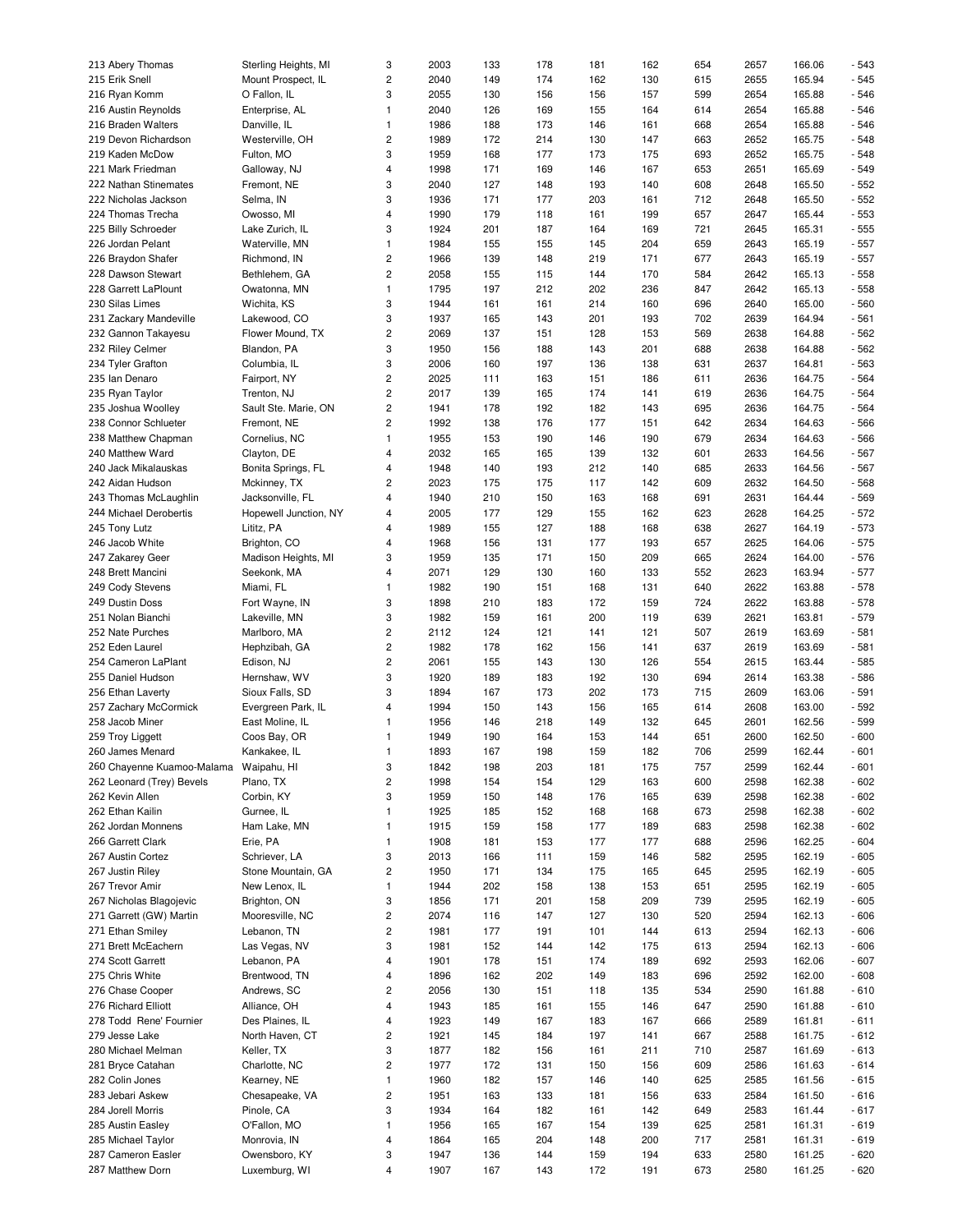| 289 Kevin Banaag         | Glendale, CA        | 4                       | 1961 | 181 | 142 | 166 | 129 | 618 | 2579 | 161.19 | $-621$ |
|--------------------------|---------------------|-------------------------|------|-----|-----|-----|-----|-----|------|--------|--------|
|                          |                     |                         |      |     |     |     |     |     |      |        |        |
| 290 Jackson Stiles       | Huntsville, AL      | 2                       | 2016 | 132 | 143 | 140 | 147 | 562 | 2578 | 161.13 | $-622$ |
| 290 Collin Schultz       | Sterling, IL        | 3                       | 1929 | 141 | 148 | 164 | 196 | 649 | 2578 | 161.13 | $-622$ |
| 292 Trey Rushing         | New London, NC      | 3                       | 2006 | 136 | 145 | 167 | 122 | 570 | 2576 | 161.00 | $-624$ |
| 293 Michael Kosinski     | Huntsville, AL      | 4                       | 1973 | 166 | 168 | 157 | 110 | 601 | 2574 | 160.88 | $-626$ |
|                          |                     |                         |      |     |     |     |     |     |      |        |        |
| 293 John Boughton        | Brick, NJ           | $\mathbf{1}$            | 1892 | 174 | 114 | 173 | 221 | 682 | 2574 | 160.88 | $-626$ |
| 295 Nicholas Cutrara     | St Charles, IL      | 2                       | 1945 | 187 | 164 | 146 | 129 | 626 | 2571 | 160.69 | $-629$ |
| 296 Ethan Griffin        | Belmont, NC         | $\mathbf{1}$            | 1890 | 151 | 163 | 180 | 182 | 676 | 2566 | 160.38 | $-634$ |
| 296 Tyson Gray           | Greenville, TX      | $\mathbf{1}$            | 1854 | 165 | 172 | 152 | 223 | 712 | 2566 | 160.38 | $-634$ |
|                          |                     |                         |      |     |     |     |     |     |      |        |        |
| 298 Caden Reichl         | Albert Lea, MN      | $\mathbf{1}$            | 1906 | 184 | 159 | 144 | 172 | 659 | 2565 | 160.31 | $-635$ |
| 299 Logan Hartman        | Chester, VA         | $\mathbf{1}$            | 1975 | 130 | 185 | 149 | 124 | 588 | 2563 | 160.19 | $-637$ |
| 299 Alexander Seng       | Glendale, AZ        | $\mathbf{1}$            | 1859 | 197 | 153 | 204 | 150 | 704 | 2563 | 160.19 | $-637$ |
| 301 Alex Hartman         | Arvada, CO          | 2                       | 1928 | 172 | 172 | 138 | 151 | 633 | 2561 | 160.06 | $-639$ |
|                          |                     |                         |      |     |     |     |     |     |      |        |        |
| 302 Dominic Weicht       | Butler, IN          | $\mathbf{1}$            | 1868 | 184 | 177 | 108 | 223 | 692 | 2560 | 160.00 | $-640$ |
| 303 Logan Parmenter      | Centreville, VA     | 2                       | 1990 | 143 | 134 | 144 | 148 | 569 | 2559 | 159.94 | $-641$ |
| 304 David Lundy          | San Antonio, TX     | 4                       | 1939 | 144 | 172 | 132 | 170 | 618 | 2557 | 159.81 | $-643$ |
| 304 Ryan Gerken          | Brockport, NY       | 4                       | 1925 | 158 | 149 | 136 | 189 | 632 | 2557 | 159.81 | $-643$ |
|                          |                     |                         |      |     |     |     |     |     |      |        |        |
| 304 Austin Tryba         | Sheboygan, WI       | 4                       | 1888 | 141 | 143 | 189 | 196 | 669 | 2557 | 159.81 | $-643$ |
| 307 Michael Weber        | Tonawanda, NY       | 3                       | 1777 | 197 | 186 | 216 | 180 | 779 | 2556 | 159.75 | $-644$ |
| 308 Justin Sienes        | Glenview, IL        | $\mathbf{1}$            | 1859 | 159 | 162 | 178 | 197 | 696 | 2555 | 159.69 | $-645$ |
| 309 Jackson Ryan         | Levittown, PA       | 3                       | 1921 | 145 | 154 | 180 | 154 | 633 | 2554 | 159.63 | $-646$ |
| 310 Kade Metzka          | Indianapolis, IN    | 4                       | 1980 | 155 | 141 | 138 | 139 | 573 | 2553 | 159.56 | $-647$ |
|                          |                     |                         |      |     |     |     |     |     |      |        |        |
| 310 Collin Clark         | Lowell, MI          | 4                       | 1900 | 155 | 146 | 188 | 164 | 653 | 2553 | 159.56 | $-647$ |
| 312 Jacob Brown          | Cleveland, TN       | 4                       | 1954 | 157 | 164 | 135 | 139 | 595 | 2549 | 159.31 | $-651$ |
| 312 Noah Belt            | Topeka, KS          | 1                       | 1810 | 160 | 190 | 190 | 199 | 739 | 2549 | 159.31 | $-651$ |
| 314 Kyle Heimbruch       | Fernley, NV         | 3                       | 1919 | 184 | 144 | 144 | 156 | 628 | 2547 | 159.19 | $-653$ |
|                          |                     |                         |      |     |     |     |     |     |      |        |        |
| 314 Taylor Wiley         | San Antonio, TX     | 1                       | 1880 | 163 | 178 | 166 | 160 | 667 | 2547 | 159.19 | $-653$ |
| 316 Stefano Cittadino    | Webster, NY         | 4                       | 1956 | 152 | 146 | 148 | 144 | 590 | 2546 | 159.13 | $-654$ |
| 317 Alajah Perez         | Danville, VA        | 4                       | 1867 | 148 | 180 | 182 | 167 | 677 | 2544 | 159.00 | $-656$ |
| 317 Billy Perroz         | Vandergrift, PA     | $\mathbf{1}$            | 1836 | 208 | 154 | 204 | 142 | 708 | 2544 | 159.00 | $-656$ |
| 319 Derry Malone         |                     | 4                       | 1943 |     | 154 | 162 | 174 | 600 | 2543 | 158.94 | $-657$ |
|                          | Independence, MO    |                         |      | 110 |     |     |     |     |      |        |        |
| 320 Joseph Steele        | Newton, NJ          | 2                       | 1863 | 187 | 144 | 175 | 172 | 678 | 2541 | 158.81 | $-659$ |
| 321 Ethan Reyes          | Avon, MA            | 3                       | 1915 | 164 | 176 | 136 | 149 | 625 | 2540 | 158.75 | $-660$ |
| 322 Herman Lee           | Clinton, MD         | 4                       | 1854 | 147 | 187 | 169 | 182 | 685 | 2539 | 158.69 | $-661$ |
| 323 Shaun DesRocher      | La Moille, IL       | 1                       | 1875 | 174 | 209 | 142 | 138 | 663 | 2538 | 158.63 | $-662$ |
|                          |                     | 3                       | 1926 |     |     |     |     |     |      |        |        |
| 324 Michael Frensley     | Goodlettsville, TN  |                         |      | 150 | 173 | 132 | 156 | 611 | 2537 | 158.56 | $-663$ |
| 324 Tony Wright          | Edgewood, IA        | 1                       | 1837 | 178 | 170 | 132 | 220 | 700 | 2537 | 158.56 | $-663$ |
| 326 Gavin Stutz          | Killeen, TX         | 1                       | 1857 | 151 | 201 | 150 | 176 | 678 | 2535 | 158.44 | $-665$ |
| 327 Joshua Brady         | Springdale, AR      | 4                       | 1923 | 142 | 125 | 174 | 170 | 611 | 2534 | 158.38 | $-666$ |
| 327 Christopher Haney    | Brewer, ME          | 3                       | 1862 | 172 | 170 | 183 | 147 | 672 | 2534 | 158.38 | $-666$ |
|                          |                     |                         |      |     |     |     |     |     |      |        |        |
| 329 Noah White           | Murfreesboro, TN    | 4                       | 1967 | 187 | 157 | 99  | 122 | 565 | 2532 | 158.25 | $-668$ |
| 330 Matthew Heldman      | Indianapolis, IN    | 4                       | 1828 | 176 | 148 | 201 | 178 | 703 | 2531 | 158.19 | $-669$ |
| 331 Aidan Tisdall        | Ramona, SD          | 3                       | 1833 | 167 | 206 | 159 | 165 | 697 | 2530 | 158.13 | $-670$ |
| 332 William Jones        | Anoka, MN           | 1                       | 1890 | 157 | 137 | 144 | 200 | 638 | 2528 | 158.00 | $-672$ |
|                          |                     |                         |      |     |     |     |     |     |      |        |        |
| 333 Justin Wilson        | Lexington, KY       | 1                       | 1945 | 166 | 154 | 132 | 130 | 582 | 2527 | 157.94 | $-673$ |
| 334 Joshua Hall          | Canton, MI          | 4                       | 1958 | 147 | 135 | 116 | 167 | 565 | 2523 | 157.69 | $-677$ |
| 335 Michael Wyman        | Spring Valley, NY   | 4                       | 1943 | 113 | 160 | 135 | 171 | 579 | 2522 | 157.63 | $-678$ |
| 336 Garrett Wolf         | Clifton Park, NY    | 4                       | 1887 | 159 | 147 | 178 | 146 | 630 | 2517 | 157.31 | $-683$ |
| 337 Holden Childs        | Lynnwood, WA        | 4                       | 1918 | 152 | 135 | 169 | 140 | 596 | 2514 | 157.13 |        |
|                          |                     |                         |      |     |     |     |     |     |      |        | $-686$ |
| 337 Matt Schick          | West Fargo, ND      | 2                       | 1887 | 193 | 117 | 153 | 164 | 627 | 2514 | 157.13 | $-686$ |
| 339 Anthony Ellis        | Frisco, TX          | 4                       | 1957 | 166 | 136 | 119 | 133 | 554 | 2511 | 156.94 | $-689$ |
| 340 Caden Witt           | Kaufman, TX         | 3                       | 1783 | 193 | 158 | 198 | 177 | 726 | 2509 | 156.81 | $-691$ |
| 341 Tyronn Bickham       | Chicago, IL         | 2                       | 1958 | 105 | 128 | 154 | 163 | 550 | 2508 | 156.75 | $-692$ |
|                          |                     |                         |      |     |     |     |     |     |      |        |        |
| 341 Jordan Cina          | Harker Heights, TX  | 4                       | 1946 | 104 | 162 | 158 | 138 | 562 | 2508 | 156.75 | $-692$ |
| 343 Blake Foster         | Kitchener, ON       | 3                       | 1871 | 166 | 176 | 155 | 137 | 634 | 2505 | 156.56 | $-695$ |
| 343 Quinn Collins        | Hendersonville, TN  | 3                       | 1760 | 219 | 178 | 174 | 174 | 745 | 2505 | 156.56 | $-695$ |
| 345 Ian Dobran           | Dayton, OH          | 4                       | 1920 | 135 | 148 | 152 | 147 | 582 | 2502 | 156.38 | $-698$ |
| 345 Dekari Wadlington    | Indianapolis, IN    | 4                       | 1918 | 168 | 146 | 133 | 137 | 584 | 2502 | 156.38 | $-698$ |
|                          |                     |                         |      |     |     |     |     |     |      |        |        |
| 345 Ronnie Perez         | Ormond Beach, FL    | 2                       | 1911 | 144 | 153 | 157 | 137 | 591 | 2502 | 156.38 | $-698$ |
| 348 Nathan Curl          | Kalamazoo, MI       | 4                       | 1988 | 146 | 141 | 109 | 117 | 513 | 2501 | 156.31 | - 699  |
| 349 Dylan Henrickson     | Green Bay, WI       | $\mathbf{1}$            | 1738 | 196 | 189 | 155 | 222 | 762 | 2500 | 156.25 | $-700$ |
| 350 Isaiah Gore          | Columbia, MD        | 2                       | 1932 | 180 | 133 | 125 | 126 | 564 | 2496 | 156.00 | $-704$ |
| 351 Kory Currin          | Oxford, NC          | $\overline{\mathbf{c}}$ | 1890 | 142 | 137 | 171 | 154 | 604 | 2494 | 155.88 | $-706$ |
|                          |                     |                         |      |     |     |     |     |     |      |        |        |
| 352 John Gastel          | Brownsburg, IN      | $\mathbf{1}$            | 1914 | 122 | 155 | 143 | 158 | 578 | 2492 | 155.75 | $-708$ |
| 352 Thomas Vaselekos     | Garrison, NY        | 4                       | 1877 | 137 | 170 | 172 | 136 | 615 | 2492 | 155.75 | $-708$ |
| 352 Jesse Ghanayem       | Cumming, GA         | 2                       | 1828 | 170 | 200 | 147 | 147 | 664 | 2492 | 155.75 | $-708$ |
| 355 Landon Richards      | Marion, IL          | 2                       | 1874 | 193 | 145 | 112 | 164 | 614 | 2488 | 155.50 | $-712$ |
|                          |                     |                         |      |     |     |     |     |     |      |        |        |
| 356 Benjamin Bailey      | Maitland, FL        | 4                       | 1906 | 181 | 146 | 151 | 100 | 578 | 2484 | 155.25 | $-716$ |
| 357 Jordan Crackenberger | Hoffman Estates, IL | 2                       | 1916 | 156 | 120 | 162 | 129 | 567 | 2483 | 155.19 | $-717$ |
| 357 Grayson Fritsch      | Nokesville, VA      | 2                       | 1903 | 137 | 189 | 104 | 150 | 580 | 2483 | 155.19 | $-717$ |
| 359 Ian Fitzpatrick      | Claremont, NH       | 4                       | 1839 | 171 | 158 | 179 | 135 | 643 | 2482 | 155.13 | $-718$ |
| 359 Andrew Levron        | Gray, LA            | 3                       | 1810 | 196 | 147 | 159 | 170 | 672 | 2482 | 155.13 | $-718$ |
| 361 Calvin Napper        | Savannah, TN        | 3                       | 1825 | 167 | 158 | 163 |     | 655 | 2480 | 155.00 | $-720$ |
|                          |                     |                         |      |     |     |     | 167 |     |      |        |        |
| 362 Cameron Turpin       | Whiteland, IN       | 3                       | 1906 | 126 | 140 | 151 | 155 | 572 | 2478 | 154.88 | $-722$ |
| 363 Ian Dohan            | Tampa, FL           | $\overline{\mathbf{c}}$ | 1903 | 178 | 155 | 121 | 119 | 573 | 2476 | 154.75 | $-724$ |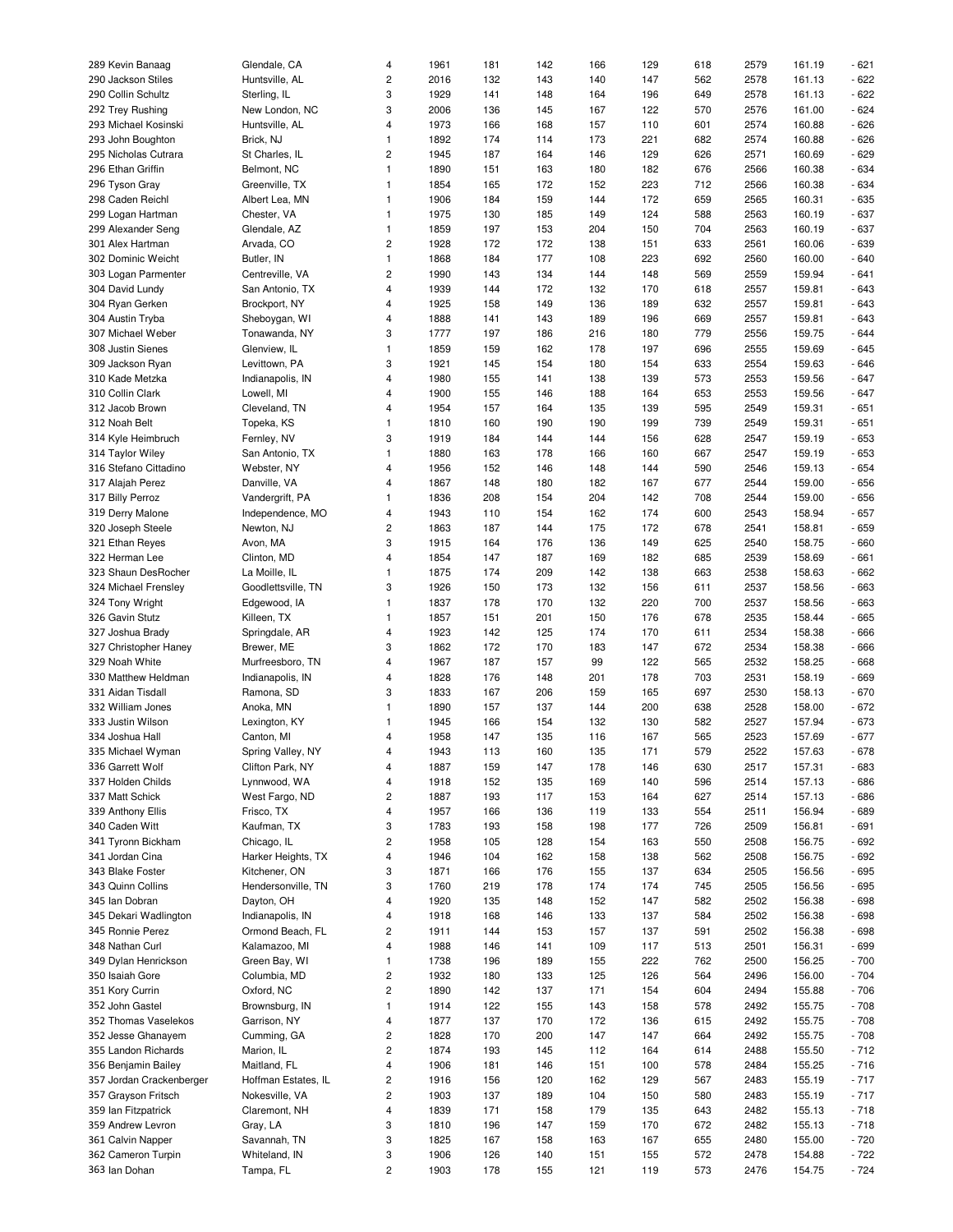| 364 Jacob Berry        | Murfreesboro, TN         | 3                       | 1919 | 117 | 124 | 157 | 157 | 555 | 2474 | 154.63 | $-726$ |
|------------------------|--------------------------|-------------------------|------|-----|-----|-----|-----|-----|------|--------|--------|
| 364 Brandon Peterson   | Las Vegas, NV            | 3                       | 1852 | 157 | 178 | 137 | 150 | 622 | 2474 | 154.63 | $-726$ |
| 366 Ethan Matthews     | Hamilton, NJ             | 3                       | 1844 | 149 | 138 | 169 | 171 | 627 | 2471 | 154.44 | $-729$ |
| 367 Craig Sanders      | Powder Springs, GA       | 3                       | 1917 | 16  | 182 | 193 | 162 | 553 | 2470 | 154.38 | $-730$ |
| 368 Colin Chestnut     | Waverly, IA              | 4                       | 1864 | 146 | 160 | 144 | 155 | 605 | 2469 | 154.31 | $-731$ |
|                        |                          |                         |      |     |     |     |     |     |      |        |        |
| 369 Shaun Didion       | Greenwood, IN            | 4                       | 1836 | 153 | 168 | 146 | 165 | 632 | 2468 | 154.25 | $-732$ |
| 370 Wyatt Beckstead    | Traverse City, MI        | 2                       | 1830 | 135 | 138 | 170 | 194 | 637 | 2467 | 154.19 | $-733$ |
| 371 Brent Padgett      | Louisville, KY           | 4                       | 1869 | 141 | 171 | 161 | 124 | 597 | 2466 | 154.13 | $-734$ |
| 371 Tyler Vandiver     | Chattanooga, TN          | $\mathbf{1}$            | 1798 | 210 | 176 | 146 | 136 | 668 | 2466 | 154.13 | $-734$ |
| 373 Zachary Howarth    | Garland, TX              | 2                       | 1815 | 166 | 180 | 140 | 164 | 650 | 2465 | 154.06 | $-735$ |
| 374 Tylan Kim-Arellano | Waianae, HI              | 3                       | 1937 | 123 | 155 | 129 | 120 | 527 | 2464 | 154.00 | $-736$ |
|                        |                          |                         |      |     |     |     |     |     |      |        |        |
| 375 Antonio Corea      | Miami, FL                | 3                       | 1877 | 135 | 127 | 169 | 155 | 586 | 2463 | 153.94 | $-737$ |
| 376 Myles Moser        | Noblesville, IN          | 2                       | 1928 | 132 | 131 | 141 | 126 | 530 | 2458 | 153.63 | $-742$ |
| 376 Bryan Schmit       | Green Bay, WI            | 4                       | 1846 | 136 | 145 | 165 | 166 | 612 | 2458 | 153.63 | $-742$ |
| 378 Dalton Palizzi     | Wellsburg, WV            | 2                       | 1896 | 133 | 105 | 162 | 161 | 561 | 2457 | 153.56 | $-743$ |
| 379 Michael Harter     | Greenfield, IN           | 2                       | 1906 | 151 | 144 | 104 | 146 | 545 | 2451 | 153.19 | $-749$ |
|                        |                          |                         |      |     |     |     |     |     |      |        |        |
| 380 Peyton Lee         | Corinth, MS              | $\overline{c}$          | 1852 | 104 | 194 | 155 | 143 | 596 | 2448 | 153.00 | $-752$ |
| 381 Scott Southall     | Culpeper, VA             | $\overline{\mathbf{c}}$ | 1906 | 168 | 134 | 142 | 95  | 539 | 2445 | 152.81 | $-755$ |
| 382 Jesse Little       | North Judson, IN         | $\mathbf{1}$            | 1726 | 202 | 195 | 166 | 155 | 718 | 2444 | 152.75 | $-756$ |
| 383 Jaydon Whitehead   | Upper Marlboro, MD       | 3                       | 1805 | 149 | 197 | 127 | 161 | 634 | 2439 | 152.44 | $-761$ |
| 384 Camdyn Bordelon    | Elk Grove, CA            | 3                       | 1837 | 167 | 143 | 146 | 145 | 601 | 2438 | 152.38 | $-762$ |
|                        |                          |                         |      |     |     | 154 |     | 635 |      |        |        |
| 385 Cody Herzog        | Discovery Bay, CA        | 4                       | 1802 | 146 | 148 |     | 187 |     | 2437 | 152.31 | $-763$ |
| 385 Markus Holland     | Chattanooga, TN          | 4                       | 1792 | 118 | 201 | 161 | 165 | 645 | 2437 | 152.31 | $-763$ |
| 387 Lane Thompson      | Irving, TX               | 3                       | 1752 | 142 | 213 | 162 | 166 | 683 | 2435 | 152.19 | $-765$ |
| 388 D. Jacob Johns     | Fletcher, OK             | 2                       | 1933 | 150 | 113 | 90  | 147 | 500 | 2433 | 152.06 | $-767$ |
| 389 Donovan Bourg      | Houma, LA                | 3                       | 1799 | 176 | 129 | 157 | 170 | 632 | 2431 | 151.94 | $-769$ |
| 390 Jonathan Jordan    | Florence, SC             | 2                       | 1862 | 171 | 104 | 159 | 133 | 567 | 2429 | 151.81 | $-771$ |
|                        |                          |                         |      |     |     |     |     |     |      |        |        |
| 391 Tyler Johnson      | Saint Charles, IL        | 2                       | 1845 | 146 | 167 | 139 | 129 | 581 | 2426 | 151.63 | $-774$ |
| 392 Logan Zarek        | Dekalb, IL               | 4                       | 1890 | 141 | 155 | 128 | 111 | 535 | 2425 | 151.56 | $-775$ |
| 392 Andrew Shattuck    | Murfreesboro, TN         | 3                       | 1768 | 115 | 148 | 158 | 236 | 657 | 2425 | 151.56 | $-775$ |
| 394 George McCoy       | Moline, IL               | $\mathbf{1}$            | 1793 | 155 | 188 | 135 | 153 | 631 | 2424 | 151.50 | $-776$ |
| 395 Brandon Haney      | Clover, SC               | $\mathbf{1}$            | 1787 | 140 | 173 | 165 | 158 | 636 | 2423 | 151.44 | $-777$ |
|                        |                          |                         |      |     |     |     |     |     |      |        |        |
| 396 Trevor Johnson     | Rochester, NY            | 3                       | 1814 | 134 | 154 | 169 | 148 | 605 | 2419 | 151.19 | $-781$ |
| 396 Jonathan Davis     | Smyrna, DE               | $\mathbf{1}$            | 1759 | 136 | 158 | 176 | 190 | 660 | 2419 | 151.19 | $-781$ |
| 396 Parker Perez       | St Louis, MO             | 1                       | 1701 | 158 | 218 | 170 | 172 | 718 | 2419 | 151.19 | $-781$ |
| 399 Eric Schoiber      | Houston, TX              | 4                       | 1908 | 141 | 147 | 107 | 115 | 510 | 2418 | 151.13 | $-782$ |
| 400 Mikey Neal         | Wake Forest, NC          | 2                       | 1938 | 97  | 117 | 135 | 130 | 479 | 2417 | 151.06 | $-783$ |
|                        |                          |                         |      |     |     |     |     |     |      |        |        |
| 401 Nicholas Kirby     | Westport, MA             | 1                       | 1776 | 108 | 184 | 201 | 145 | 638 | 2414 | 150.88 | $-786$ |
| 402 Charles Cannon     | Lenexa, KS               | 4                       | 1843 | 152 | 153 | 140 | 123 | 568 | 2411 | 150.69 | $-789$ |
| 403 Michael Williston  | Baker, LA                | 2                       | 1808 | 149 | 140 | 153 | 160 | 602 | 2410 | 150.63 | $-790$ |
| 404 Michael Williams   | Burlington, ON           | 4                       | 1805 | 162 | 155 | 158 | 129 | 604 | 2409 | 150.56 | $-791$ |
| 404 William Oertling   | Slidell, LA              | 3                       | 1798 | 186 | 133 | 152 | 140 | 611 | 2409 | 150.56 | $-791$ |
| 406 Leonard Farlow     | Columbia, MD             | 2                       | 1788 | 115 | 146 | 216 | 143 | 620 | 2408 | 150.50 | $-792$ |
|                        |                          |                         |      |     |     |     |     |     |      |        |        |
| 407 Jacob Frazier      | Vancouver, WA            | $\mathbf{1}$            | 1823 | 136 | 120 | 200 | 127 | 583 | 2406 | 150.38 | $-794$ |
| 408 Trent Stacey       | Chandler, IN             | 4                       | 1827 | 142 | 141 | 153 | 141 | 577 | 2404 | 150.25 | $-796$ |
| 409 Jacob Watts        | Goodlettsville, TN       | 3                       | 1887 | 140 | 118 | 117 | 141 | 516 | 2403 | 150.19 | $-797$ |
| 410 Elijah Slaven      | Fort Wayne, IN           | 4                       | 1798 | 144 | 164 | 145 | 151 | 604 | 2402 | 150.13 | - 798  |
| 410 Cameron Jenkins    | Stillwater, OK           | 3                       | 1706 | 181 | 167 | 171 | 177 | 696 | 2402 | 150.13 | $-798$ |
|                        |                          |                         |      |     |     |     |     |     |      |        |        |
| 412 Trevor White       | Minier, IL               | 2                       | 1853 | 153 | 127 | 101 | 165 | 546 | 2399 | 149.94 | $-801$ |
| 413 Nathan Daniels     | Grand Junction, CO       | 4                       | 1882 | 141 | 120 | 94  | 161 | 516 | 2398 | 149.88 | $-802$ |
| 414 Donny Richards     | O Fallon, IL             | $\mathbf{1}$            | 1799 | 159 | 152 | 146 | 140 | 597 | 2396 | 149.75 | $-804$ |
| 414 Robert Carlson     | Rozet, WY                | 3                       | 1783 | 180 | 122 | 142 | 169 | 613 | 2396 | 149.75 | $-804$ |
| 416 Joseph Rohle       | Yorktown Heights, NY     | 4                       | 1721 | 163 | 151 | 204 | 156 | 674 | 2395 | 149.69 | $-805$ |
| 417 Matt Foutz         | Logansport, IN           | 4                       | 1733 | 175 | 133 | 184 | 169 | 661 | 2394 | 149.63 | $-806$ |
|                        |                          |                         |      |     |     |     |     |     |      |        |        |
| 418 Brandon Williamson | Lisle, IL                | 1                       | 1730 | 113 | 183 | 233 | 134 | 663 | 2393 | 149.56 | $-807$ |
| 419 Justin Dimaggio    | Holtsville, NY           | 4                       | 1793 | 138 | 139 | 135 | 185 | 597 | 2390 | 149.38 | $-810$ |
| 420 Antonio Willar     | Du Bois, PA              | 2                       | 1820 | 125 | 136 | 137 | 164 | 562 | 2382 | 148.88 | $-818$ |
| 421 Jason Wichnovitz   | Staten Island, NY        | 2                       | 1796 | 146 | 130 | 123 | 186 | 585 | 2381 | 148.81 | $-819$ |
| 422 Ryan Evjen         | Missoula, MT             | 4                       | 1759 | 188 | 144 | 164 | 124 | 620 | 2379 | 148.69 | $-821$ |
|                        |                          |                         |      |     |     |     |     |     |      |        |        |
| 423 Jeremiah Terry     | Clinton, MD              | 4                       | 1820 | 163 | 156 | 113 | 123 | 555 | 2375 | 148.44 | $-825$ |
| 424 Jake Turner        | Chicago, IL              | 3                       | 1764 | 121 | 161 | 176 | 152 | 610 | 2374 | 148.38 | $-826$ |
| 425 Kurtis Macha       | Sheridan, WY             | 2                       | 1752 | 133 | 166 | 173 | 149 | 621 | 2373 | 148.31 | $-827$ |
| 426 Talon Einfalt      | Gillette, WY             | $\overline{\mathbf{c}}$ | 1852 | 146 | 154 | 99  | 121 | 520 | 2372 | 148.25 | $-828$ |
| 427 Matthew Wilkinson  | Mobile, AL               | 2                       | 1813 | 140 | 130 | 143 | 144 | 557 | 2370 | 148.13 | $-830$ |
| 428 Jacob Ostroff      | Bellingham, MA           | 3                       | 1705 | 162 | 144 | 206 | 147 | 659 | 2364 | 147.75 | $-836$ |
|                        |                          |                         |      |     |     |     |     |     |      |        |        |
| 429 Joseph Raymond     | White River Junction, VT | $\mathbf{1}$            | 1820 | 125 | 122 | 140 | 156 | 543 | 2363 | 147.69 | $-837$ |
| 429 Joshua Lee         | Antelope, CA             | $\mathbf{1}$            | 1757 | 158 | 158 | 156 | 134 | 606 | 2363 | 147.69 | $-837$ |
| 431 Hawkins Davis      | Tuscaloosa, AL           | 3                       | 1729 | 157 | 167 | 159 | 150 | 633 | 2362 | 147.63 | - 838  |
| 432 Brandon Vallone    | Clarksburg, MA           | 3                       | 1807 | 167 | 134 | 120 | 131 | 552 | 2359 | 147.44 | $-841$ |
| 433 Bryce Pisetta      | Troy, IL                 | 3                       | 1784 | 126 | 169 | 134 | 145 | 574 | 2358 | 147.38 | $-842$ |
|                        |                          | 3                       |      |     |     |     |     |     |      |        |        |
| 434 Cayleb Carey       | Hobart, IN               |                         | 1738 | 116 | 173 | 180 | 149 | 618 | 2356 | 147.25 | $-844$ |
| 435 Jeffrey Sutton     | Beech Grove, IN          | 4                       | 1787 | 160 | 134 | 143 | 130 | 567 | 2354 | 147.13 | $-846$ |
| 436 Kyle Miller        | Vandalia, IL             | 1                       | 1796 | 135 | 132 | 138 | 151 | 556 | 2352 | 147.00 | $-848$ |
| 436 Luca Caminiti      | Leesburg, VA             | $\mathbf{1}$            | 1744 | 132 | 171 | 145 | 160 | 608 | 2352 | 147.00 | $-848$ |
| 438 Mark Ziervogel     | Columbia, MO             | $\overline{\mathbf{c}}$ | 1741 | 176 | 167 | 122 | 145 | 610 | 2351 | 146.94 | $-849$ |
|                        |                          |                         |      |     |     |     |     |     |      |        |        |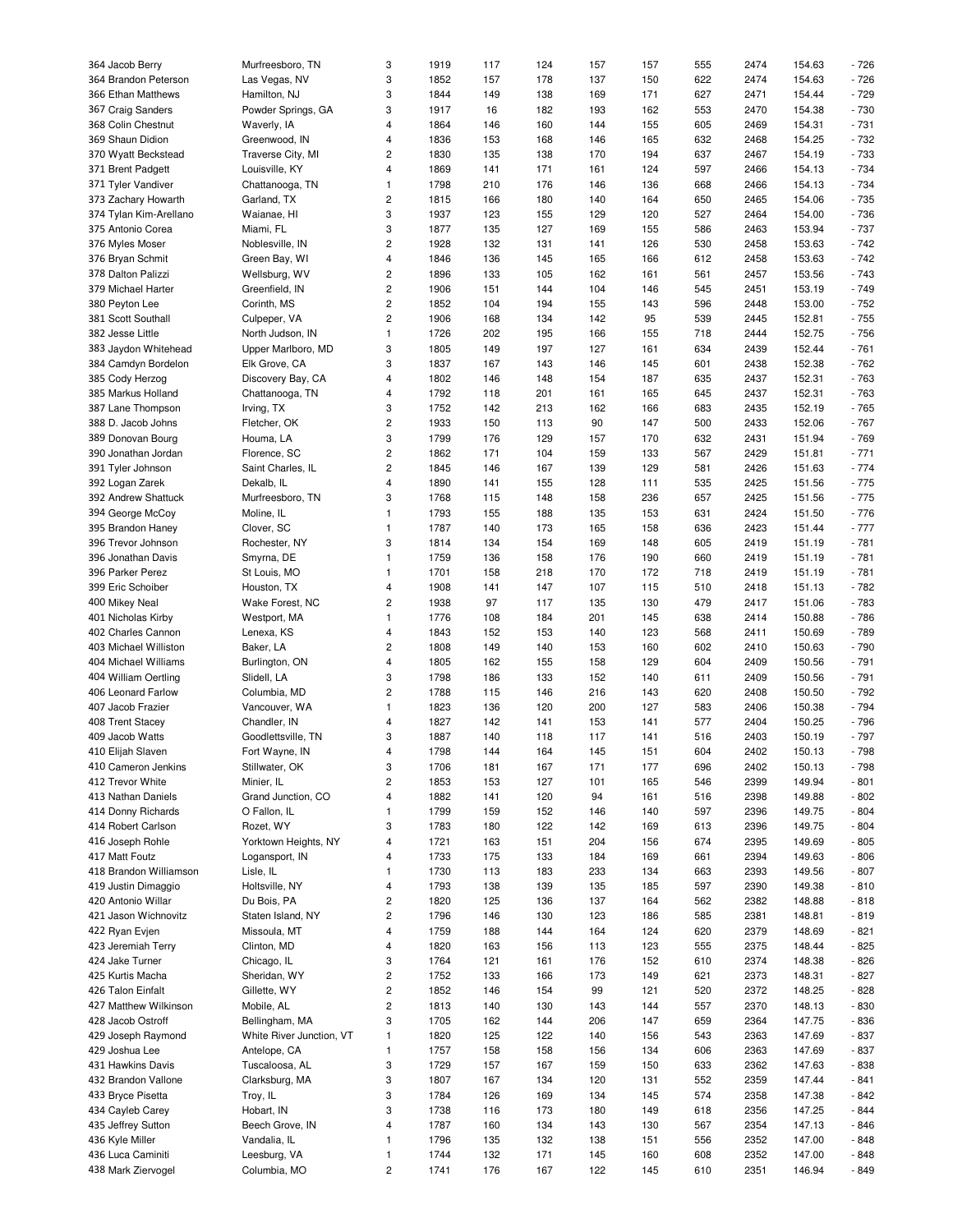| 439 Conner McGowen       | Savannah, TN         | 2                       | 1741 | 155 | 152 | 140 | 162 | 609 | 2350 | 146.88 | $-850$  |
|--------------------------|----------------------|-------------------------|------|-----|-----|-----|-----|-----|------|--------|---------|
|                          |                      |                         |      |     |     |     |     |     |      |        |         |
| 439 Ryan Beneteau        | Lasalle, ON          | $\mathbf{1}$            | 1643 | 193 | 160 | 179 | 175 | 707 | 2350 | 146.88 | $-850$  |
| 441 Evrin Peacha         | Henderson, NV        | 3                       | 1841 | 110 | 127 | 143 | 127 | 507 | 2348 | 146.75 | $-852$  |
| 442 Brenden Carney       | Christiansburg, VA   | 3                       | 1767 | 143 | 130 | 126 | 180 | 579 | 2346 | 146.63 | $-854$  |
| 443 Briar Harper         | Owensboro, KY        | 2                       | 1771 | 169 | 137 | 130 | 138 | 574 | 2345 | 146.56 | $-855$  |
| 443 Kai Ward             | Tucson, AZ           | 2                       | 1677 | 180 | 147 | 162 | 179 | 668 | 2345 | 146.56 | $-855$  |
| 445 James Scherer        | Sheboygan, WI        | 4                       | 1757 | 119 | 126 | 159 | 179 | 583 | 2340 | 146.25 | $-860$  |
|                          |                      |                         |      |     |     |     |     |     |      |        |         |
| 446 Noah Briceno         | Vallejo, CA          | 3                       | 1690 | 159 | 186 | 166 | 138 | 649 | 2339 | 146.19 | $-861$  |
| 447 Dallas Anders        | Warsaw, IN           | 2                       | 1756 | 120 | 145 | 168 | 149 | 582 | 2338 | 146.13 | $-862$  |
| 448 Austin Turner        | Athens, AL           | $\mathbf{1}$            | 1790 | 112 | 126 | 164 | 145 | 547 | 2337 | 146.06 | $-863$  |
| 449 Andrew Mason         | Island Lake, IL      | 3                       | 1703 | 154 | 163 | 136 | 179 | 632 | 2335 | 145.94 | $-865$  |
| 450 Christopher Riordan  | Staten Island, NY    | 4                       | 1739 | 157 | 158 | 120 | 154 | 589 | 2328 | 145.50 | $-872$  |
|                          |                      |                         |      |     |     |     |     |     |      |        |         |
| 450 Vincent Cavallaro    | Lake City, FL        | 4                       | 1658 | 179 | 161 | 143 | 187 | 670 | 2328 | 145.50 | $-872$  |
| 452 Parker Stone         | West Fargo, ND       | $\mathbf{1}$            | 1731 | 133 | 191 | 126 | 144 | 594 | 2325 | 145.31 | $-875$  |
| 453 Brenton Pipes        | Savannah, TN         | 2                       | 1768 | 121 | 173 | 127 | 134 | 555 | 2323 | 145.19 | $-877$  |
| 454 Tim Blaski           | Hayden, ID           | $\mathbf{1}$            | 1693 | 148 | 145 | 188 | 148 | 629 | 2322 | 145.13 | $-878$  |
| 455 Hunter Perry         | Hawthorne, NJ        | $\mathbf{1}$            | 1770 | 105 | 144 | 163 | 137 | 549 | 2319 | 144.94 | $-881$  |
| 456 Kayden Dziak         | Butte, MT            | 2                       | 1767 | 121 | 133 | 143 | 152 | 549 | 2316 | 144.75 | $-884$  |
|                          |                      |                         |      |     |     |     |     |     |      |        |         |
| 456 Noah Wells           | Roseville, MI        | 4                       | 1748 | 146 | 127 | 158 | 137 | 568 | 2316 | 144.75 | $-884$  |
| 458 Lucian Bunch         | Oliver Springs, TN   | 2                       | 1764 | 142 | 110 | 163 | 133 | 548 | 2312 | 144.50 | $-888$  |
| 458 Joey Lizzio          | Plainfield, IL       | $\mathbf{1}$            | 1698 | 170 | 163 | 147 | 134 | 614 | 2312 | 144.50 | - 888   |
| 460 Garrett Haley        | Canton, GA           | 3                       | 1737 | 145 | 142 | 156 | 129 | 572 | 2309 | 144.31 | $-891$  |
| 460 Christopher David    | St Peters, MO        | 1                       | 1689 | 142 | 156 | 174 | 148 | 620 | 2309 | 144.31 | $-891$  |
|                          |                      |                         |      |     |     |     |     |     |      |        |         |
| 462 Craig Kelly          | Rosedale, MD         | 4                       | 1692 | 113 | 162 | 151 | 189 | 615 | 2307 | 144.19 | $-893$  |
| 463 Shayne MacFarlane    | Lewiston, ME         | 2                       | 1796 | 152 | 93  | 136 | 126 | 507 | 2303 | 143.94 | $-897$  |
| 464 Braden Lang          | Owasso, OK           | 2                       | 1668 | 177 | 143 | 153 | 158 | 631 | 2299 | 143.69 | $-901$  |
| 465 Ryan Stolakis        | Worcester, MA        | 2                       | 1781 | 119 | 164 | 115 | 119 | 517 | 2298 | 143.63 | $-902$  |
| 466 Cory Berkimer        | Battle Creek, MI     | 4                       | 1740 | 130 | 131 | 161 | 130 | 552 | 2292 | 143.25 | $-908$  |
| 467 Aaron Wright         | Westland, MI         | 4                       | 1760 | 118 | 128 | 162 | 122 | 530 | 2290 | 143.13 | $-910$  |
|                          |                      |                         |      |     |     |     |     |     |      |        |         |
| 468 Anthony Manning      | Dubois, PA           | 1                       | 1637 | 185 | 159 | 125 | 183 | 652 | 2289 | 143.06 | $-911$  |
| 469 Stanley Socks        | Indianapolis, IN     | 4                       | 1746 | 137 | 150 | 141 | 110 | 538 | 2284 | 142.75 | $-916$  |
| 469 Hunter Fugate        | Lebanon, TN          | 4                       | 1723 | 129 | 168 | 110 | 154 | 561 | 2284 | 142.75 | $-916$  |
| 471 Wesley Smith         | Grain Valley, MO     | 2                       | 1727 | 159 | 104 | 131 | 159 | 553 | 2280 | 142.50 | $-920$  |
| 472 Brooks Leyhew        | Murfreesboro, TN     | 4                       | 1742 | 159 | 137 | 119 | 117 | 532 | 2274 | 142.13 | $-926$  |
| 473 Jonathon Skalon      |                      | 4                       | 1768 |     | 155 | 112 |     | 504 | 2272 | 142.00 | $-928$  |
|                          | Chicago, IL          |                         |      | 133 |     |     | 104 |     |      |        |         |
| 473 Hans Birkeland       | San Juan, PR         | 3                       | 1667 | 156 | 182 | 148 | 119 | 605 | 2272 | 142.00 | $-928$  |
| 475 Logan Gear           | Shawnee, OK          | 4                       | 1697 | 135 | 143 | 147 | 148 | 573 | 2270 | 141.88 | - 930   |
| 476 Matthew St Onge      | Leesburg, VA         | 1                       | 1659 | 143 | 139 | 145 | 180 | 607 | 2266 | 141.63 | $-934$  |
| 477 Ryan Costello        | Bristow, VA          | $\mathbf{1}$            | 1636 | 147 | 188 | 133 | 157 | 625 | 2261 | 141.31 | - 939   |
| 478 Devin Dapra          | Georgetown, TX       | 2                       | 1750 | 138 | 113 | 138 | 111 | 500 | 2250 | 140.63 | $-950$  |
|                          |                      | $\overline{c}$          |      |     |     |     |     |     |      |        |         |
| 479 Eric Smith           | Indianapolis, IN     |                         | 1733 | 145 | 131 | 105 | 125 | 506 | 2239 | 139.94 | $-961$  |
| 480 Jonathan Coby        | Dallas, TX           | 4                       | 1635 | 128 | 177 | 134 | 157 | 596 | 2231 | 139.44 | $-969$  |
| 481 Brady Woodham        | Andalusia, AL        | 3                       | 1676 | 145 | 129 | 141 | 134 | 549 | 2225 | 139.06 | $-975$  |
| 482 Chance Stewart-Hayne | Sullivan, IN         | 3                       | 1542 | 152 | 162 | 190 | 173 | 677 | 2219 | 138.69 | $-981$  |
| 483 Andrew Martin        | Plano, TX            | 3                       | 1638 | 159 | 139 | 124 | 154 | 576 | 2214 | 138.38 | $-986$  |
| 484 Triston Lundberg     | Olathe, KS           | 4                       | 1688 | 113 | 99  | 195 | 118 | 525 | 2213 | 138.31 | - 987   |
|                          |                      |                         |      |     |     |     |     |     |      |        |         |
| 485 Patrick Moeller      | De Pere, WI          | 4                       | 1681 | 138 | 163 | 131 | 99  | 531 | 2212 | 138.25 | - 988   |
| 485 Matthew Cona         | Garnerville, NY      | 4                       | 1658 | 118 | 147 | 160 | 129 | 554 | 2212 | 138.25 | - 988   |
| 487 Aadi Patel           | Ithaca, NY           | 3                       | 1610 | 191 | 146 | 145 | 119 | 601 | 2211 | 138.19 | - 989   |
| 488 Michael Gredler      | Killeen, TX          | 3                       | 1623 | 136 | 155 | 131 | 163 | 585 | 2208 | 138.00 | $-992$  |
| 489 Corey Schramm        | Lafayette, IN        | 3                       | 1631 | 119 | 172 | 163 | 122 | 576 | 2207 | 137.94 | - 993   |
| 490 Jake Holbein         | Evans, GA            | 2                       | 1646 | 109 | 141 | 142 | 165 | 557 | 2203 | 137.69 | - 997   |
|                          |                      |                         |      |     |     |     |     |     |      |        |         |
| 491 Sean Eybers          | White Plains, NY     | 3                       | 1613 | 152 | 127 | 156 | 154 | 589 | 2202 | 137.63 | - 998   |
| 492 Matthew Tremain      | Gillette, WY         | 2                       | 1665 | 116 | 149 | 150 | 117 | 532 | 2197 | 137.31 | $-1003$ |
| 493 Kyle Schultz         | Templeton, MA        | 2                       | 1634 | 118 | 145 | 147 | 152 | 562 | 2196 | 137.25 | $-1004$ |
| 494 William Branca       | Yorktown Heights, NY | 4                       | 1623 | 184 | 120 | 137 | 130 | 571 | 2194 | 137.13 | $-1006$ |
| 495 Luke Fisher          | Lombard, IL          | 1                       | 1547 | 156 | 136 | 176 | 174 | 642 | 2189 | 136.81 | $-1011$ |
| 496 Jacob Marquis        | Albuquerque, NM      | 3                       | 1633 | 166 | 138 | 140 | 109 | 553 | 2186 | 136.63 | $-1014$ |
|                          |                      |                         |      |     |     |     |     |     |      |        |         |
| 497 Lane Bolton          | Greeneville, TN      | 3                       | 1748 | 90  | 127 | 111 | 109 | 437 | 2185 | 136.56 | $-1015$ |
| 497 Christopher Rans     | Naples, FL           | $\mathbf{1}$            | 1577 | 128 | 143 | 192 | 145 | 608 | 2185 | 136.56 | $-1015$ |
| 499 Julian Jett          | Clinton, TN          | $\overline{c}$          | 1718 | 118 | 102 | 123 | 123 | 466 | 2184 | 136.50 | $-1016$ |
| 500 Troy Lund Jr         | Plain City, UT       | 4                       | 1621 | 120 | 111 | 187 | 139 | 557 | 2178 | 136.13 | $-1022$ |
| 500 Nico Campana         | Elmwood Park, IL     | 1                       | 1605 | 123 | 170 | 136 | 144 | 573 | 2178 | 136.13 | $-1022$ |
|                          |                      |                         | 1599 |     |     | 166 |     |     |      |        | $-1027$ |
| 502 Antoine Allmon       | Vista, CA            | 2                       |      | 132 | 154 |     | 122 | 574 | 2173 | 135.81 |         |
| 503 Aaron Bustamante     | Baton Rouge, LA      | 4                       | 1684 | 100 | 99  | 103 | 168 | 470 | 2154 | 134.63 | $-1046$ |
| 504 John Smith           | Savannah, TN         | 2                       | 1629 | 92  | 119 | 134 | 168 | 513 | 2142 | 133.88 | $-1058$ |
| 505 Richard Plauche      | Ponchatoula, LA      | 3                       | 1611 | 123 | 170 | 138 | 98  | 529 | 2140 | 133.75 | $-1060$ |
| 506 Emmanuel Maldonado   | Trujillo Alto, PR    | 3                       | 1545 | 192 | 138 | 124 | 111 | 565 | 2110 | 131.88 | $-1090$ |
| 507 Paul Lantz           | Plainfield, IL       | $\mathbf{1}$            | 1579 | 140 | 123 | 132 | 110 | 505 | 2084 | 130.25 | $-1116$ |
|                          |                      |                         |      |     |     |     |     |     |      |        |         |
| 508 Chase Byrd           | Lenexa, KS           | 4                       | 1474 | 134 | 158 | 120 | 175 | 587 | 2061 | 128.81 | $-1139$ |
| 509 David Painter        | Greeneville, TN      | 2                       | 1648 | 105 | 86  | 84  | 115 | 390 | 2038 | 127.38 | $-1162$ |
| 510 Sam Schatteman       | Chatham, IL          | 3                       | 1542 | 116 | 129 | 124 | 102 | 471 | 2013 | 125.81 | $-1187$ |
| 511 Camron Gamet         | Bentonville, AR      | 3                       | 1514 | 134 | 103 | 121 | 129 | 487 | 2001 | 125.06 | $-1199$ |
| 512 Gavin McCune         | Nolensville, TN      | $\overline{\mathbf{c}}$ | 1558 | 101 | 127 | 90  | 98  | 416 | 1974 | 123.38 | $-1226$ |
| 513 Tim Wengenack        | Rochester, MN        | 3                       | 1805 |     |     |     |     |     | 1805 | 150.42 | $-595$  |
|                          |                      |                         |      |     |     |     |     |     |      |        |         |